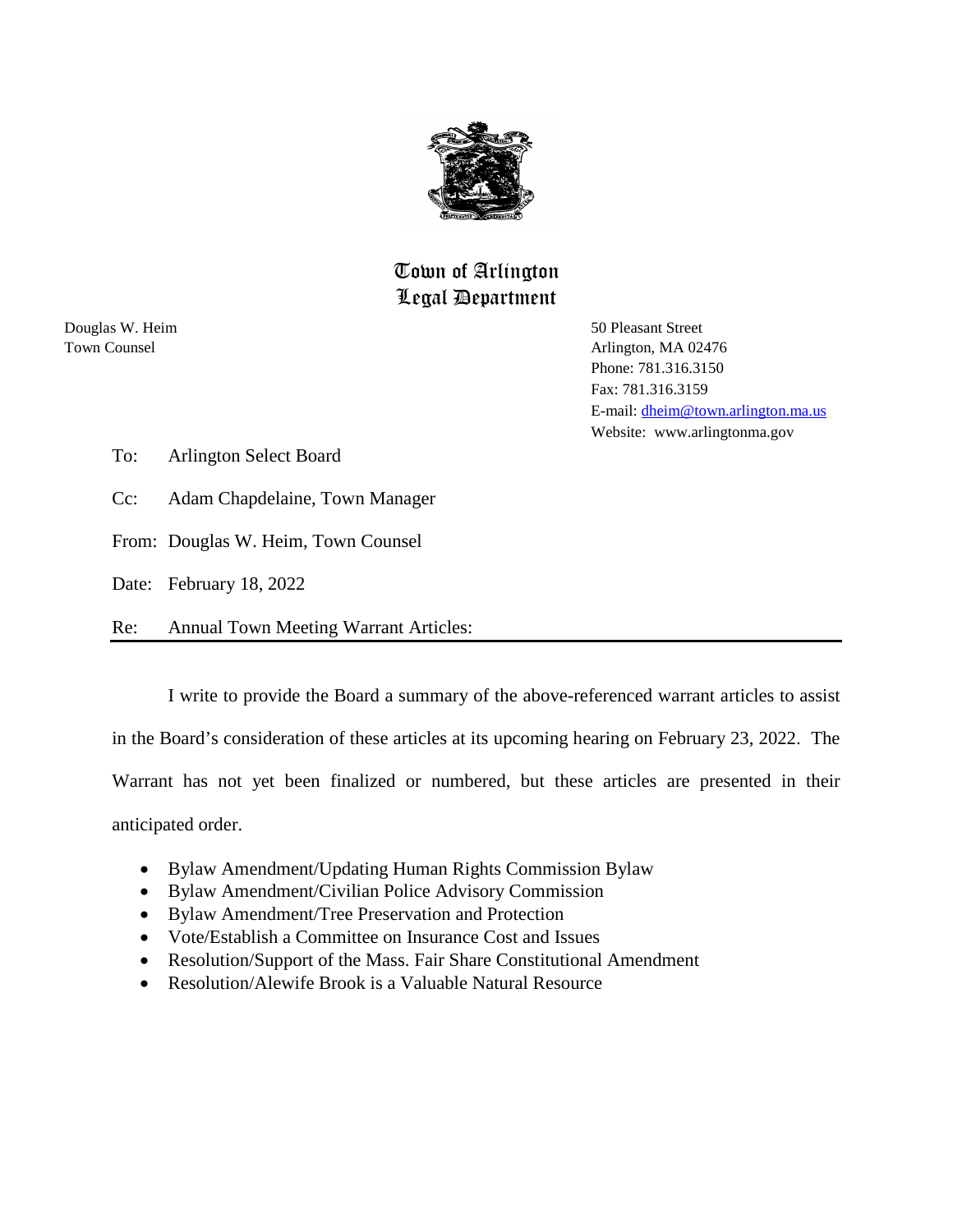# **ARTICLE BYLAW AMENDMENT/UPDATING HUMAN RIGHTS COMMISSION BYLAW**

To see if the Town will vote to amend Title II, Article 9 of the Town Bylaws ("Human Rights Commission") to update and amend its preamble, policy, procedures, definitions, and administrative provisions, including but not limited to clarifying: the Commission's role in responding to both incidents and complaints, bylaw provisions for professional staff support, and the Commission's powers, procedures, and responsibilities in investigating and seeking to resolve complaints; or take any action related thereto.

(Inserted at the Request of the Human Rights Commission)

This Article proposes to update Title II, Article 9 the Town Bylaws ("Human Rights Commission Bylaw") in a variety of administrative and substantive ways. This Office expects a representative of the Human Rights Commission will detail the specific changes sought and rationale for same. However, the expected amendments fall primarily into three categories:

- 1. Administrative changes which simplify language, modernize phrasing, or eliminate unnecessary provisions (these make up the bulk of the proposed updates);
- 2. Adding definitions and clarifying Commission processes for receiving and investigating complaints;
- 3. Updating provisions regarding the Commissions' purpose, powers, roles, and resources to better reflect the realities of its experience and modernized presentation of equity concerns.

It should be emphasized of course that the updates to be proposed are not critiques of the Commission or the original bylaw, but rather reflect an effort to strengthen the Commission and reinforce its operations using the experience of its members over the last several years.

### **ARTICLE BYLAW AMENDMENT/CIVILIAN POLICE ADVISORY COMMISSION**

To see if the Town will vote to amend the Town Bylaws to establish a Commission to provide a public forum for feedback on policing in the Town, to educate the public about their options for filing complaints and commendations regarding police conduct, to guide community members in filing complaints and commendations, to work with the Arlington Police Department to analyze and publish data on policing, and to comment on police policies and procedures; setting forth the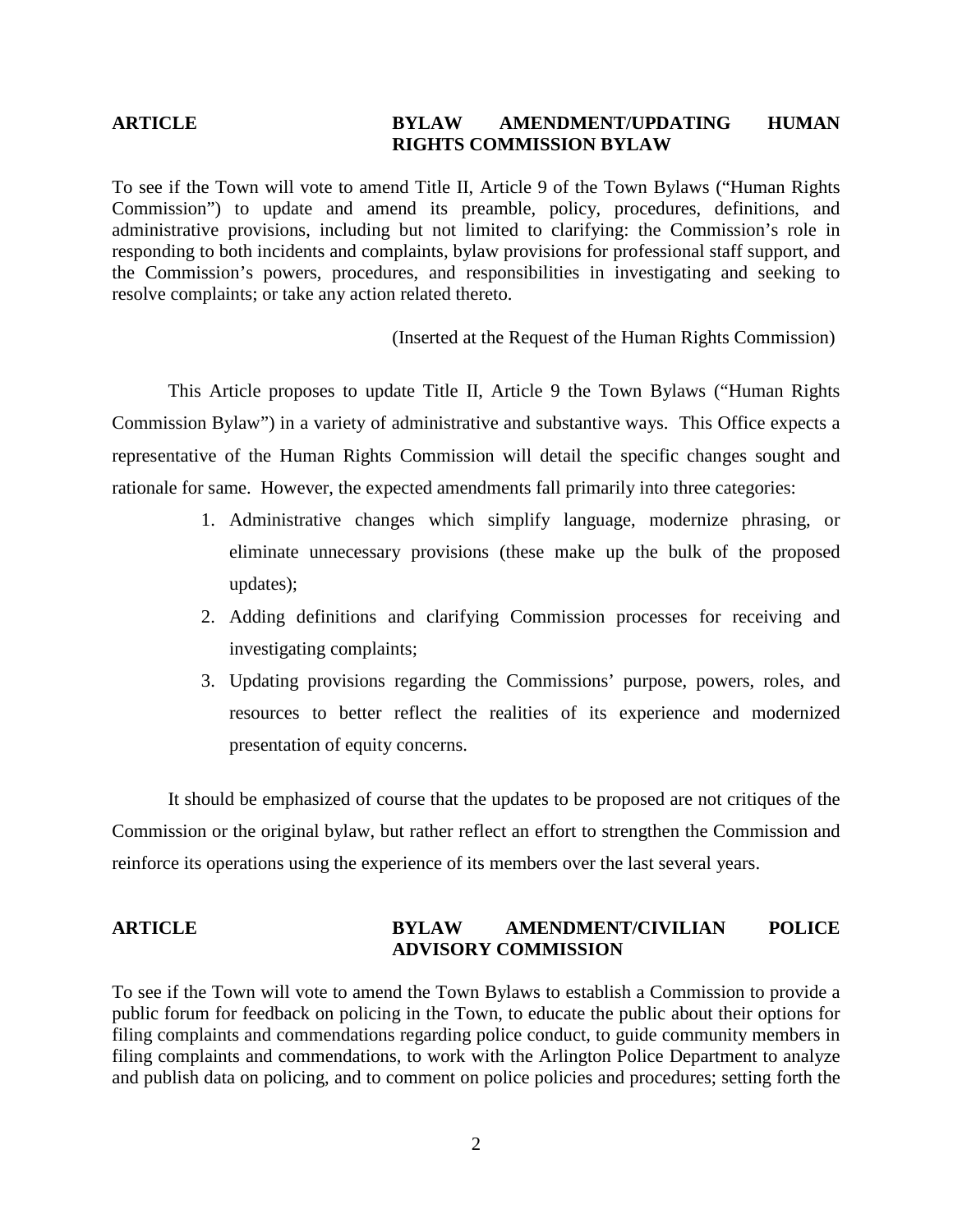membership, duties and responsibilities, administration, and requirements of such Commission; or take any action related thereto.

(Inserted at the Request of the Police Civilian Advisory Board Study Committee)

This article represents one of the recommendations of the Police Civilian Advisory Board Study Committee ("PCABS") to be reported to the 2022 Annual Town Meeting – a new bylaw establishing a civilian advisory body for policing matters. As the Select Board may recall, PCABS was charged by the 2021 Annual Town Meeting with the following:

### *II. Committee Charge & Reporting*

- *A. The Study Committee shall study the creation of alternative mechanisms for civilians to file complaints regarding police interactions, considering various models including a police civilian review board independent from the police department with the authority and resources to receive and investigate complaints. Said committee shall also review police services, examine the experience of comparable communities, and consider the potential impacts of pending legislation.*
- *B. The Study Committee shall report its findings and any recommendations to the 2022 Annual Town Meeting, any earlier Annual or Special Town Meeting, and/or other appropriate administrative, management, or elected or appointed officials.*

(emphasis added).

As set forth in the Study Committee's Interim Report and its October 25, 2021 Presentation to the Select Board (which may be found at: [https://www.arlingtonma.gov/town](https://www.arlingtonma.gov/town-governance/boards-and-committees/civilian-police-advisory-board-study-committee/reports-presentations)[governance/boards-and-committees/civilian-police-advisory-board-study-committee/reports](https://www.arlingtonma.gov/town-governance/boards-and-committees/civilian-police-advisory-board-study-committee/reports-presentations)[presentations\)](https://www.arlingtonma.gov/town-governance/boards-and-committees/civilian-police-advisory-board-study-committee/reports-presentations) the Committee studied a wide variety of models for civilian review, surveyed community stakeholder experiences and concerns, and consulted national civilian review experts within the specific context of Arlington's policing data, the recent passage of the Justice Equity and Accountability in Law Enforcement Act ("JEALE"), and other local and statewide considerations. As representatives of the Committee will convey to the Board, their ultimate recommendation is to create a permanent commission oriented towards cultivating and maintaining trust and understanding between the Town's police department and the community, assisting individuals in navigating state and local tools for pursuing complaints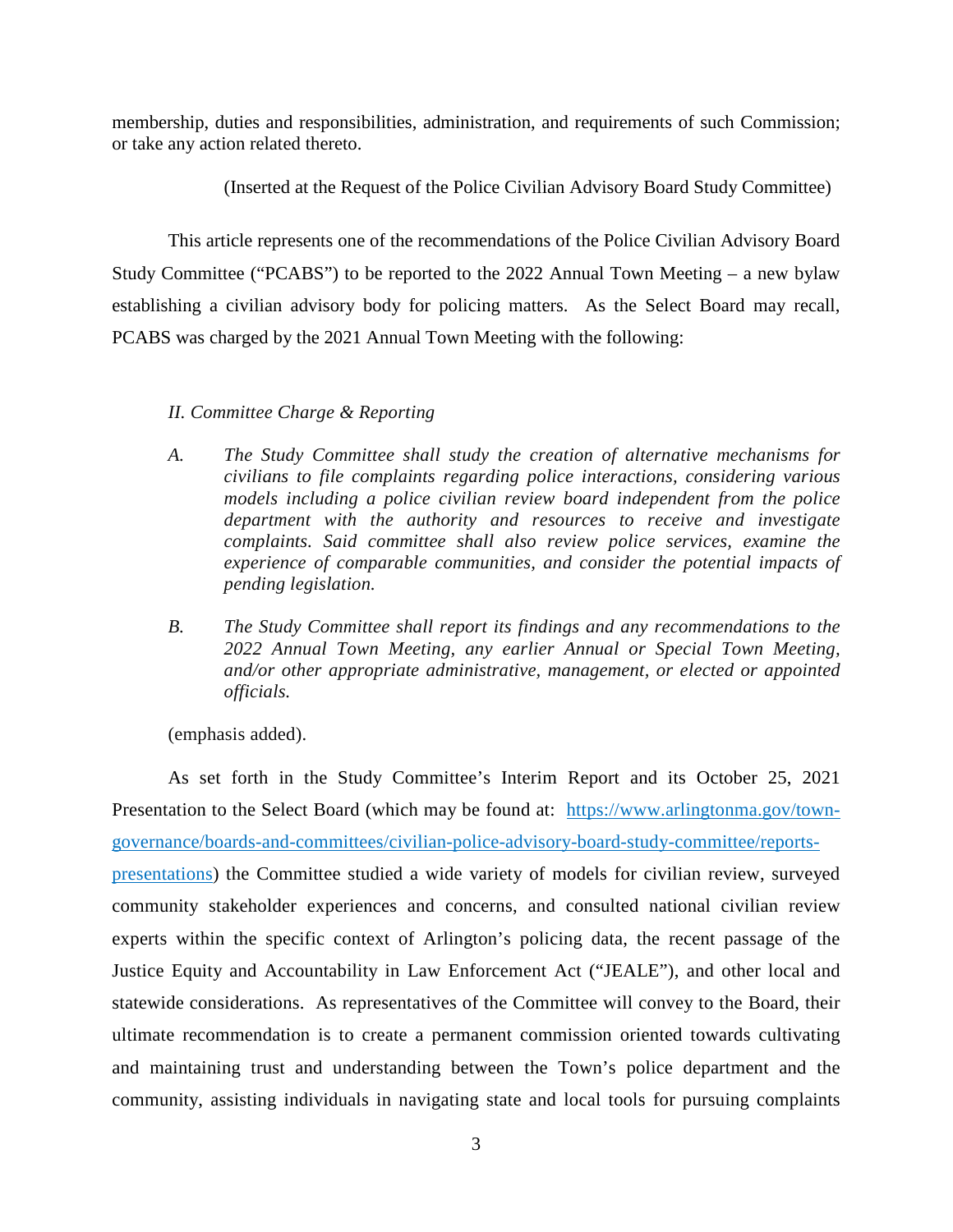regarding police misconduct, and providing a public forum for feedback about policing policies, procedures and data in Arlington.

It is important to highlight the Study Committee is not recommending the creation of an independent investigative body to prosecute complaints, especially in light of the establishment of the Commonwealth's Peace Officer Standards and Training Commission ("POST"), and its significantly expanded role in both certifying police officers (including maintaining their certification) and independently receiving and investigating allegations of police misconduct in every city and town in Massachusetts. Rather, the Study Committee's recommendations are focused more on helping individuals navigate both the POST complaint system and the Arlington Police Department's internal complaint system (known as "Professional Standards"), alongside fostering the exchange of information and perspective between stakeholders and the police department with respect to both patterns and policies of concern as well as what is being done well by APD.

If the Select Board were inclined toward positive action, PCABS has made a detailed recommended motion, which includes a novel appointment process, training requirements for Commission members, duties, purpose, and operations as follows:

*VOTED: That Title II of the Town Bylaws ("Committees and Commissions") be and hereby is amended by inserting a new article to provide for the creation of the Arlington Civilian Police Advisory Commission under Article 15 as follows:* 

### *Article 15: Arlington Civilian Police Advisory Commission*

*Section 1. Arlington Civilian Police Advisory Commission Established* 

*There is hereby established an Arlington Civilian Police Advisory Commission, charged with serving as a civilian resource and forum for Arlington residents and visitors and members of the public, the Arlington Police Department, and other appropriate Town personnel.* 

*Section 2. Purpose* 

*The purpose of the Arlington Civilian Police Advisory Commission is to provide an opportunity for increased understanding and trust between the community and the Arlington Police Department, assist members of the public as a resource in the event they have complaints or concerns about policing in Arlington or specific police personnel,*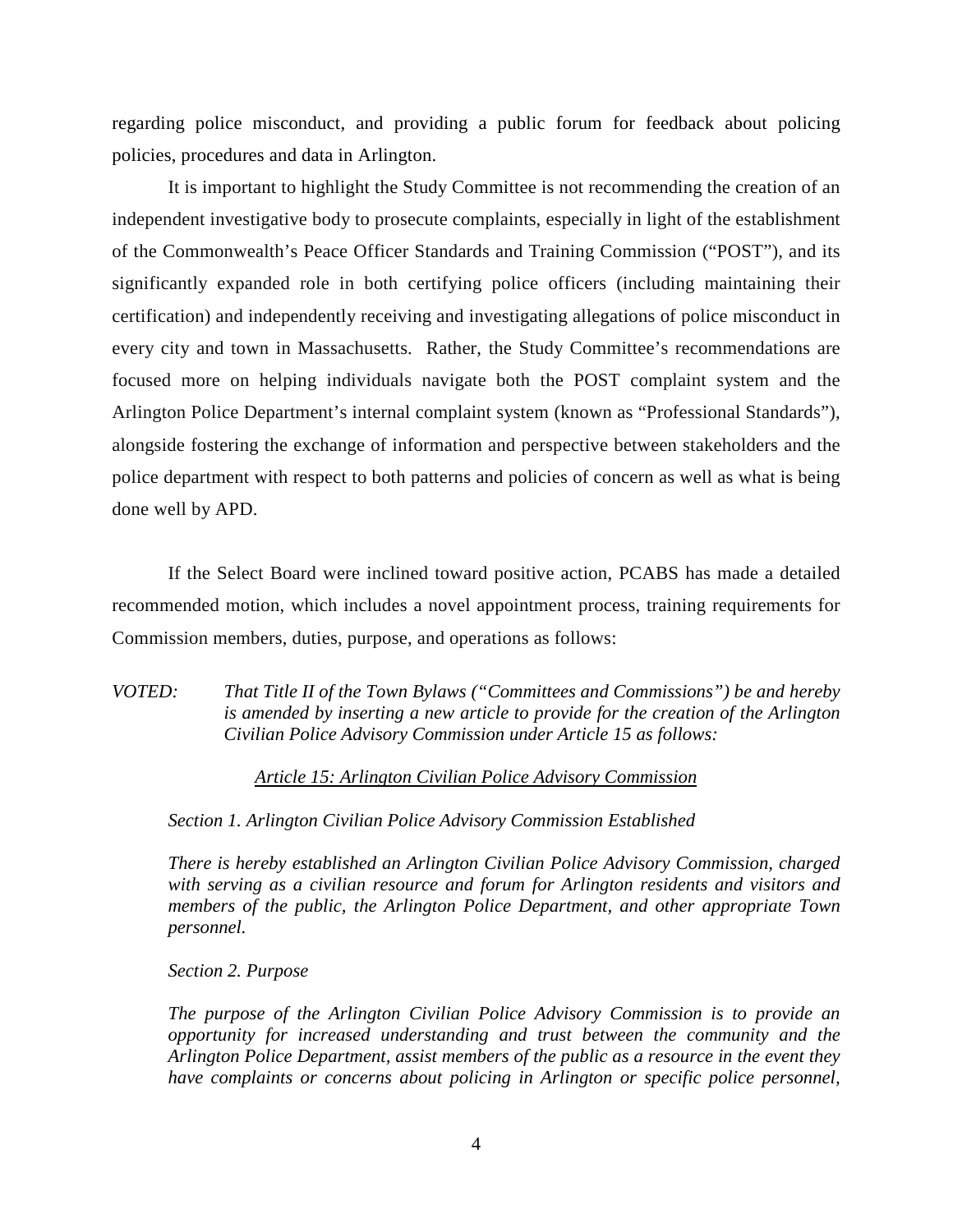*and to provide the Arlington Police Department and Town management with a public forum for feedback about police personnel, policies, procedures and data.* 

*Section 3. Commission Composition, Eligibility, Qualification & Terms* 

*A. Appointment of the Commission* 

*The Commission shall consist of nine (9) members, appointed by the Town Manager. To be considered for appointment members shall be nominated by the following public bodies, persons, or community entities:* 

- *1. One (1) member nominated by the Arlington Human Rights Commission;*
- *2. One (1) member nominated by the LGBTQIA+ Rainbow Commission;*
- *3. One (1) member nominated by the Disability Commission;*
- *4. One (1) member nominated by the Board of Youth Services;*
- *5. One (1) member nominated by the Envision Arlington Diversity Task Group co-chairs;*
- *6. One (1) member nominated by the Council on Aging;*
- *7. One (1) member nominated by the Menotomy Manor Tenants Association; and*
- *8. Two (2) members nominated by the Select Board*

*The Manager shall notify the above "nominating bodies" of vacancies and expiring terms. If any nominating body fails to act upon a notification from the Manager within ninety (90) days or in the event a nominating body is inactive, the Manager may request the Select Board to make a nomination in their place.* 

*B. Eligibility to Serve* 

*1. All members of the Commission shall be Arlington Residents and as a total body, shall reflect racial, ethnic, gender, sexual, age, and other forms of diversity in Arlington. Additionally, the Town Manager shall appoint at least one member respectively with experience in following areas:* 

*a. Criminal defense or civil rights relative to police searches, arrests, or detainments;* 

*b. Data Analysis; and* 

*c. Working with underserved communities such as, but not limited to social workers, mental health counselors, or civil forms of legal aid.* 

*2. The following persons are not eligible to serve on the Commission:* 

*a. Current employees of the Town;* 

*b. Current or former law enforcement officers whether in Arlington or elsewhere;*

*c. Immediate family members of current or former Arlington Police Department employees.*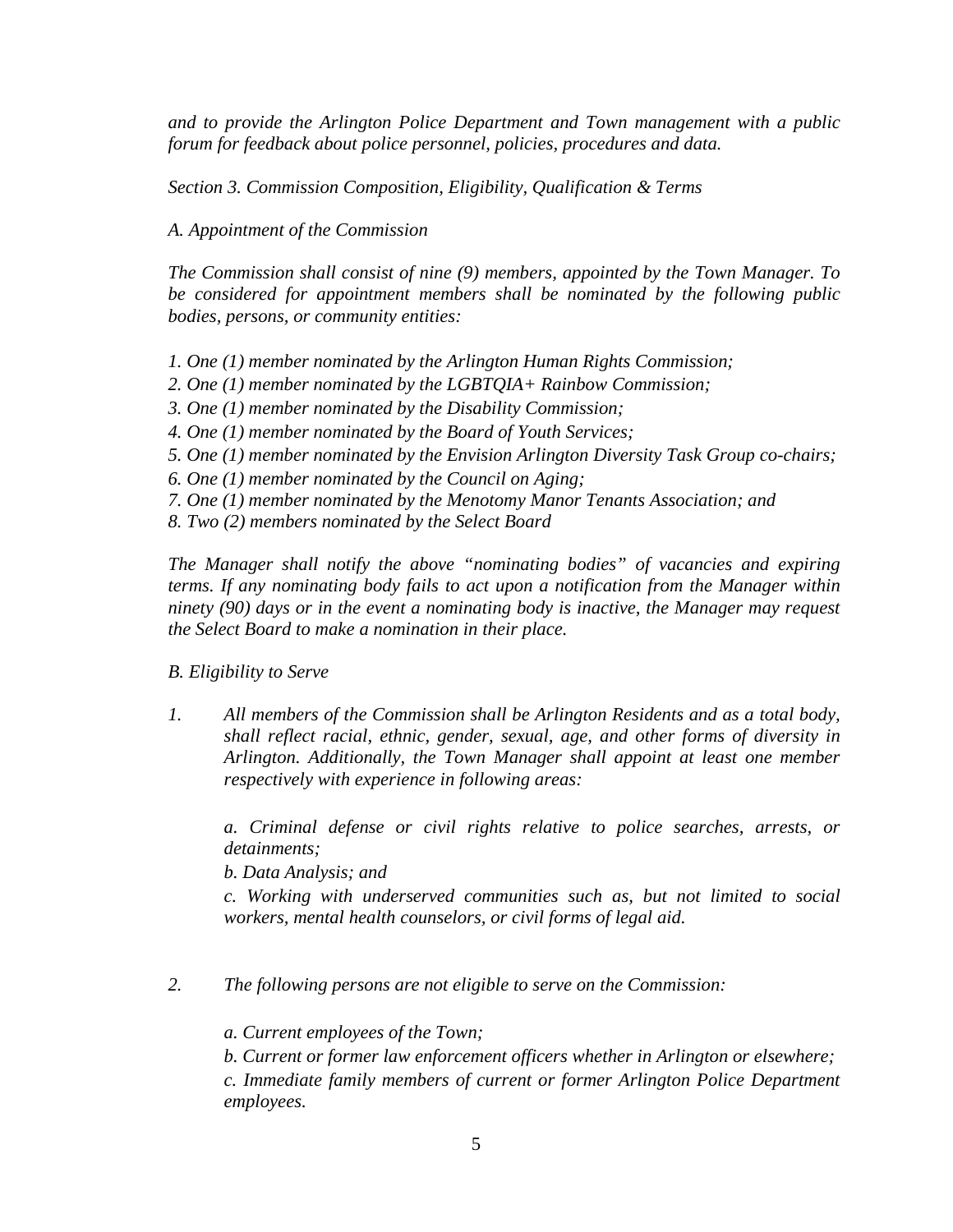### *C. Qualifications for Service*

*1. In addition to all other requirements for appointment on the Commission under the general laws of the Commonwealth, members must receive initial and continuing training in the following subjects:* 

*a. Arlington Police Department complaint and discipline procedures;* 

*b. Arlington Police Department policy and operations;* 

*c. Relevant State Laws regarding law enforcement accountability including "An Act Relative to Justice, Equity and Accountability in Law Enforcement;"* 

*d. Filing civilian complaints and commendations about police conduct with the Commonwealth of Massachusetts and the Arlington Police Department;* 

- *e. Data handling and privacy;*
- *f. Analysis of policing data;*
- *g. Other topics the Commission deems relevant*
- *2. Commission members, as deemed appropriate by the Commission may also be required to participate in the Citizen Police Academy when offered, and participate in Arlington Police Department ride-along opportunities at intervals established by the Commission.*
- *3. The Commission shall affix a reasonable period of time for appointed members to complete initial and follow-up training. Failure to meet training requirements within such period shall be grounds for removal.*
- *4. The original Commission appointees shall be deemed qualified upon completion of requirements for all committees and commissions under the laws of the Commonwealth, and be afforded a reasonable time period to establish and complete training requirements for the Commission consistent with foregoing.*

### *D. Initial & Subsequent Terms*

*Member terms shall be for three (3) years, except that initial appointment terms of members shall be staggered such that three (3) initial appointees shall serve a one (1) year term; three (3) a two (2) year term; and three (3) a three (3) year term as designated by the Town Manager.* 

*Members shall serve until their successors have completed training and been sworn in to service.* 

### *E. Removal of Members*

*At the request of the Manager, members may be removed for cause by a vote of the nominating body.*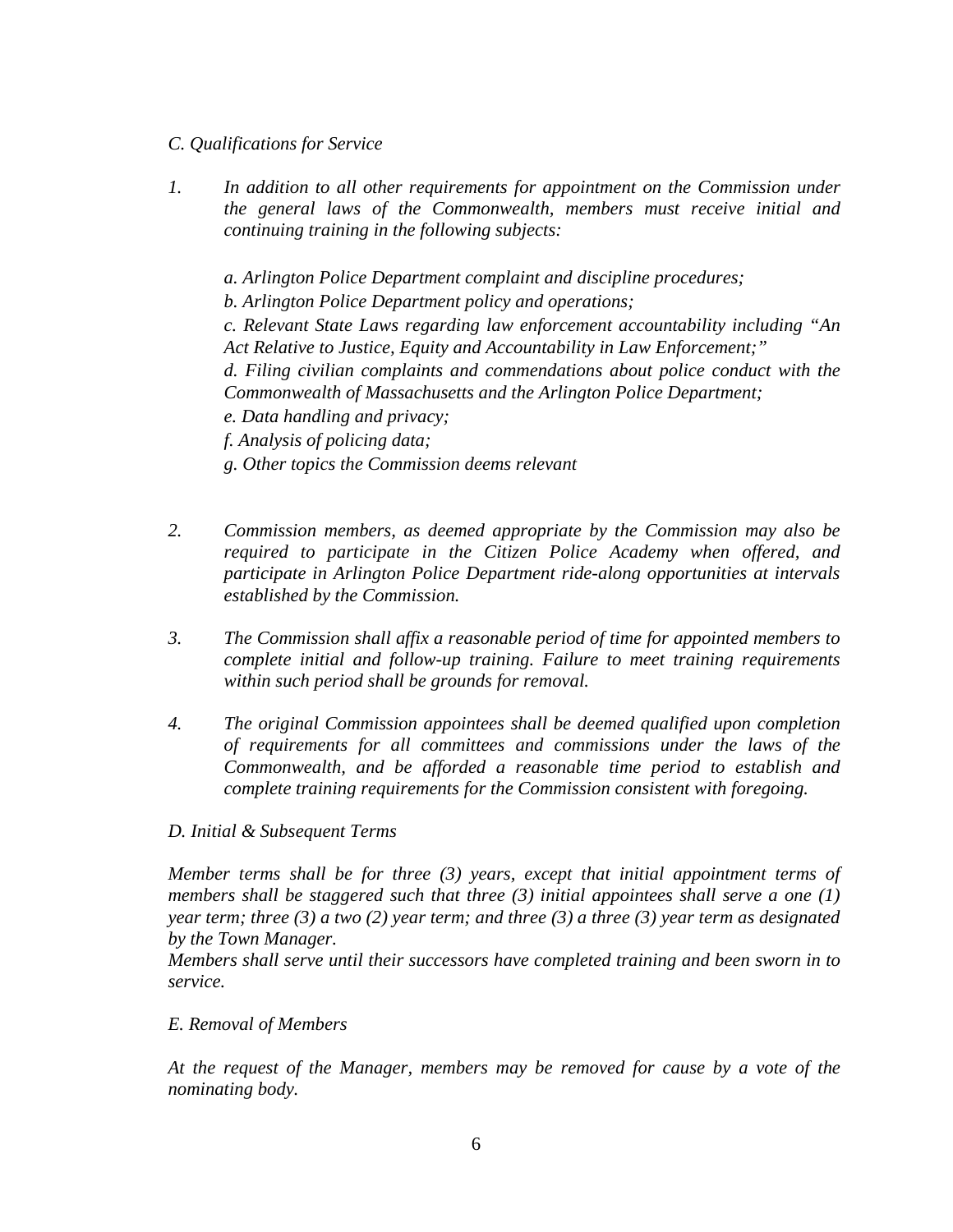*Section 3. Administration and Operation* 

*The Arlington Civilian Police Advisory Commission shall not meet or conduct business without the presence of a quorum, which shall require a majority of the members of the Commission at any given time. The Commission shall approve its actions by majority vote of the quorum, but in no event shall action be approved by fewer than 4 members.* 

*Section 4. Duties and Responsibilities* 

### *A. General Duty*

*It shall be the duty of the Arlington Civilian Police Advisory Commission to serve as qualified advisors to the general public, the Arlington Police Department, and other Town staff with respect to policing in Arlington from a civilian perspective. The Commission shall serve as a technical resource for persons wishing to file specific complaints against or commendations of Arlington Police Department personnel, a forum for both positive and negative feedback about police conduct and policy in Arlington, and collaboratively engage the Arlington Police Department in its development or revision of police policies.* 

### *B. Specific Responsibilities*

*To fulfill its duties, the Commission shall specifically be charged with:* 

- *1. Establishing a process for community members to provide information about police interactions, both positive and negative, to the commission anonymously and non-anonymously;*
- *2. Guiding community members through the civilian complaint or commendation process, including:* 
	- *a. Providing education to a community member about options for filing complaints and commendations about police conduct;*
	- *b. Providing complaint and commendation forms to a community member;*
	- *c. Connecting a community member with appropriate town officials and committees;*
	- *d. Accompanying a community member to meetings*
	- *e. Following up with both the APD and the community member on any resultant investigation;*
	- *f. Providing periodic updates to a community member;*
	- *g. Collecting information about a community member's satisfaction with complaint processes'*
	- *h. However, at no point in time shall Commission members individually or as a public body provide legal advice or representation, mental health*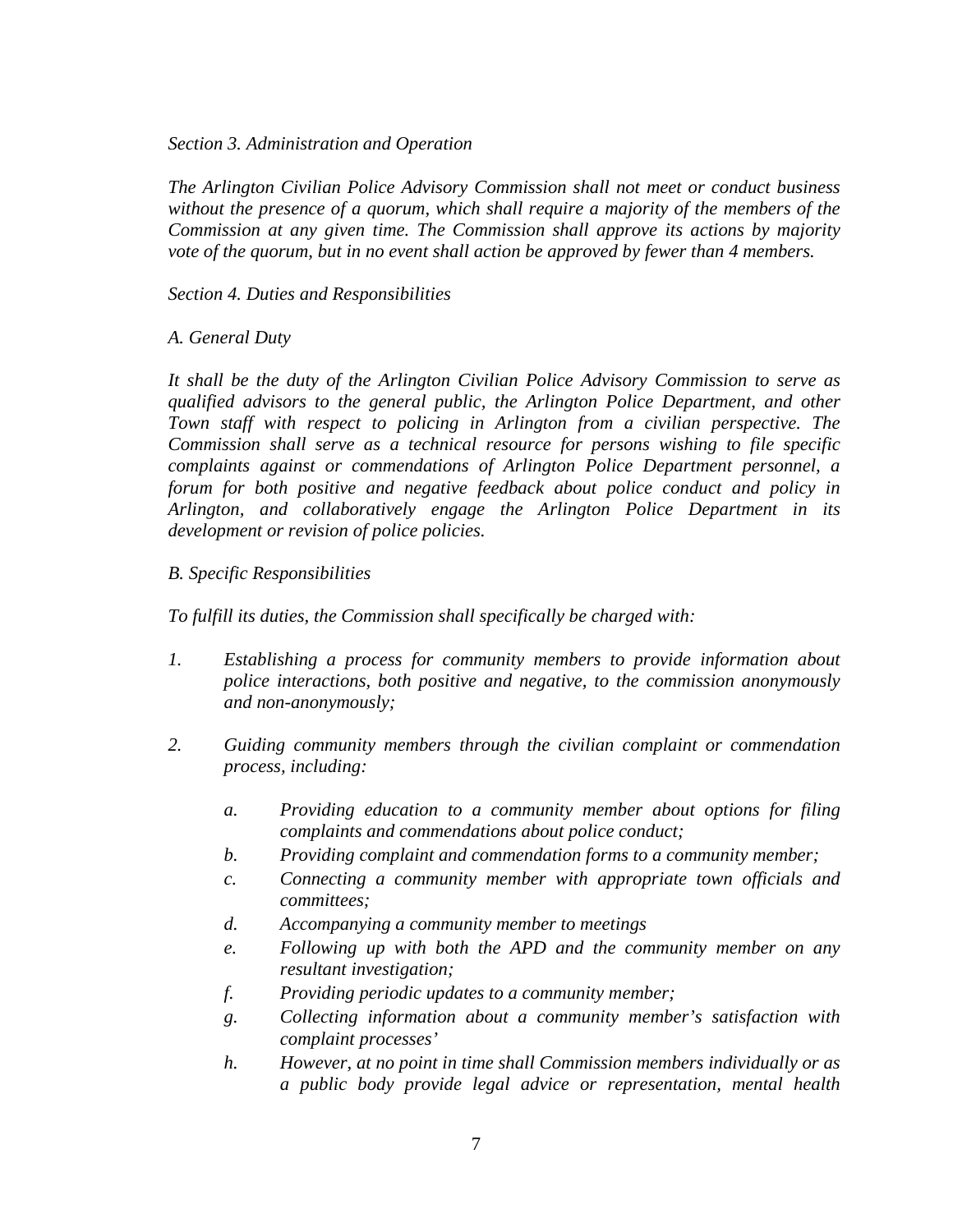*counseling, or social services advocacy to community members engaging commission members for the purpose of filing complaints;* 

*3. Working with the Arlington Police Department to regularly publish and analyze data which can offer insight into the quality and effectiveness of the department, especially in its interactions with the public, including but not limited to:*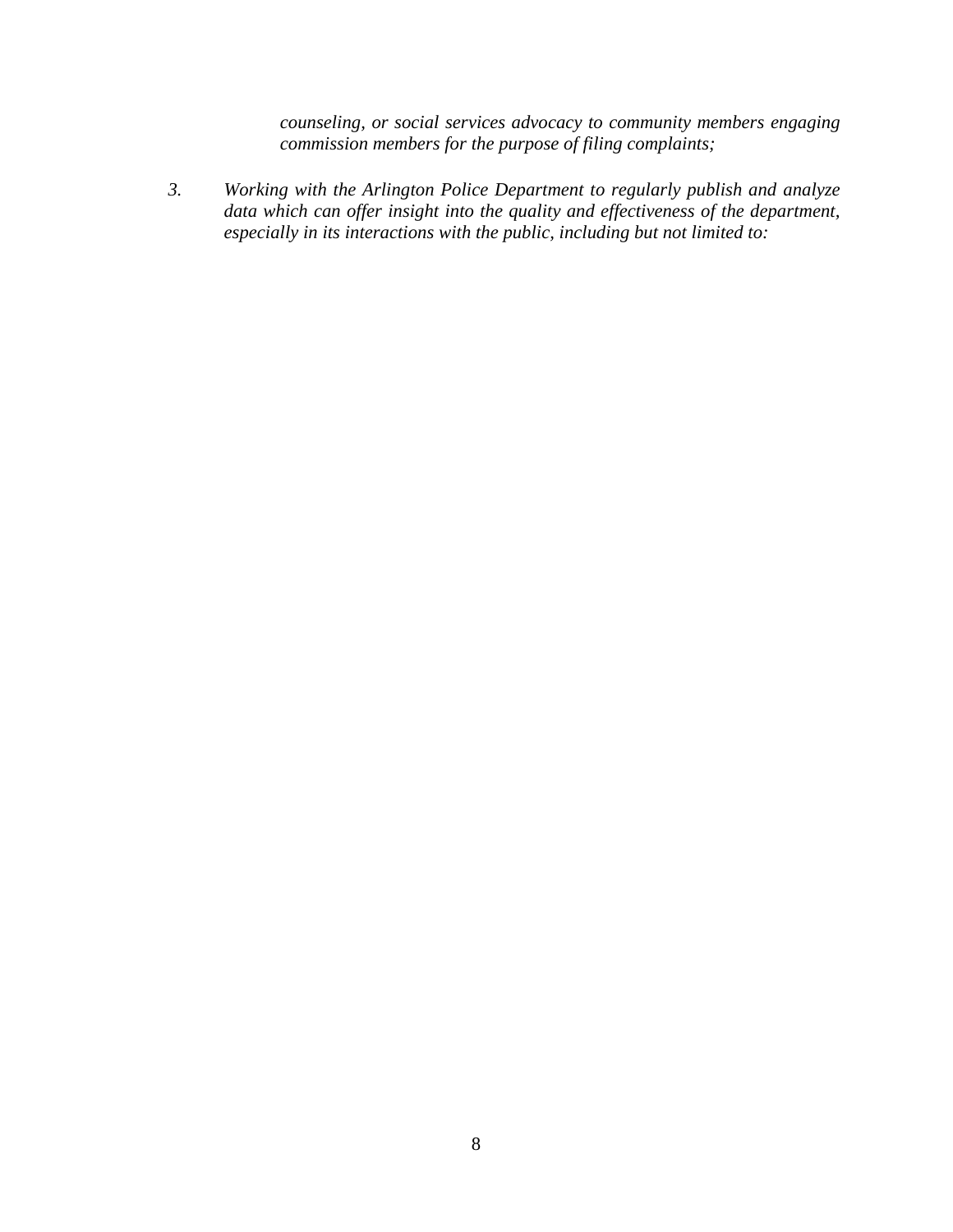*a. Complaints, including their nature, status and disposition;* 

- *b. Police use of force incidents, including all use of firearms;*
- *c. Vehicle pursuits and traffic collisions;*
- *d. Injuries and deaths in custody;*
- *e. Stops, searches, citations and arrests, including demographic data;*
- *f. Civil lawsuits and other claims brought against the town or department*
- *g. Database of training; and*
- *h. Database of awards and commendations;*
- *4. Regularly reviewing Arlington Police Department complaint, investigation, and discipline policies and procedures, comparing them with the latest practices in other communities locally and nationally;*
- *5. Regularly reviewing other Arlington Police Department policies and procedures, especially new or changing policies, and make recommendations to the Chief of Police, Town Manager, and the public;*
- *6. Regularly reviewing the by-law creating this commission and make recommendations to Town Meeting;*
- *7. Providing a yearly report to Town Meeting covering the work and findings of the commission as well as priorities for the upcoming year; and*
- *8. Providing education to the public about policing and the Arlington Police Department, their options for filing complaints and commendations, the complaint process and the various data they are charged with analyzing.*

*Section 5. Effective Date* 

*Following Town Meeting approval of this bylaw, this Title shall take effect upon the approval by the Attorney General of the Commonwealth and compliance with bylaw advertising and notice requirements.*

### **ARTICLE BYLAW AMENDMENT/ TREE PRESERVATION AND PROTECTION**

To see if the Town will vote to amend the Town Bylaws, Title V Regulations Upon the Use of Private Property, Article 16: Tree Protection and Preservation, Section 2, Definitions, to change the definitions of: "Demolition" to be more specific about activities that can damage protected trees, "Protected Tree" to increase the number of trees protected, and "Tree Plan" to require certification by a landscape professional; and further, to amend Section 4, par. B, to add the requirement of an affidavit that no Tree Plan is required, if applicable; or take any action related thereto.

(Inserted at the Request of the Tree Committee)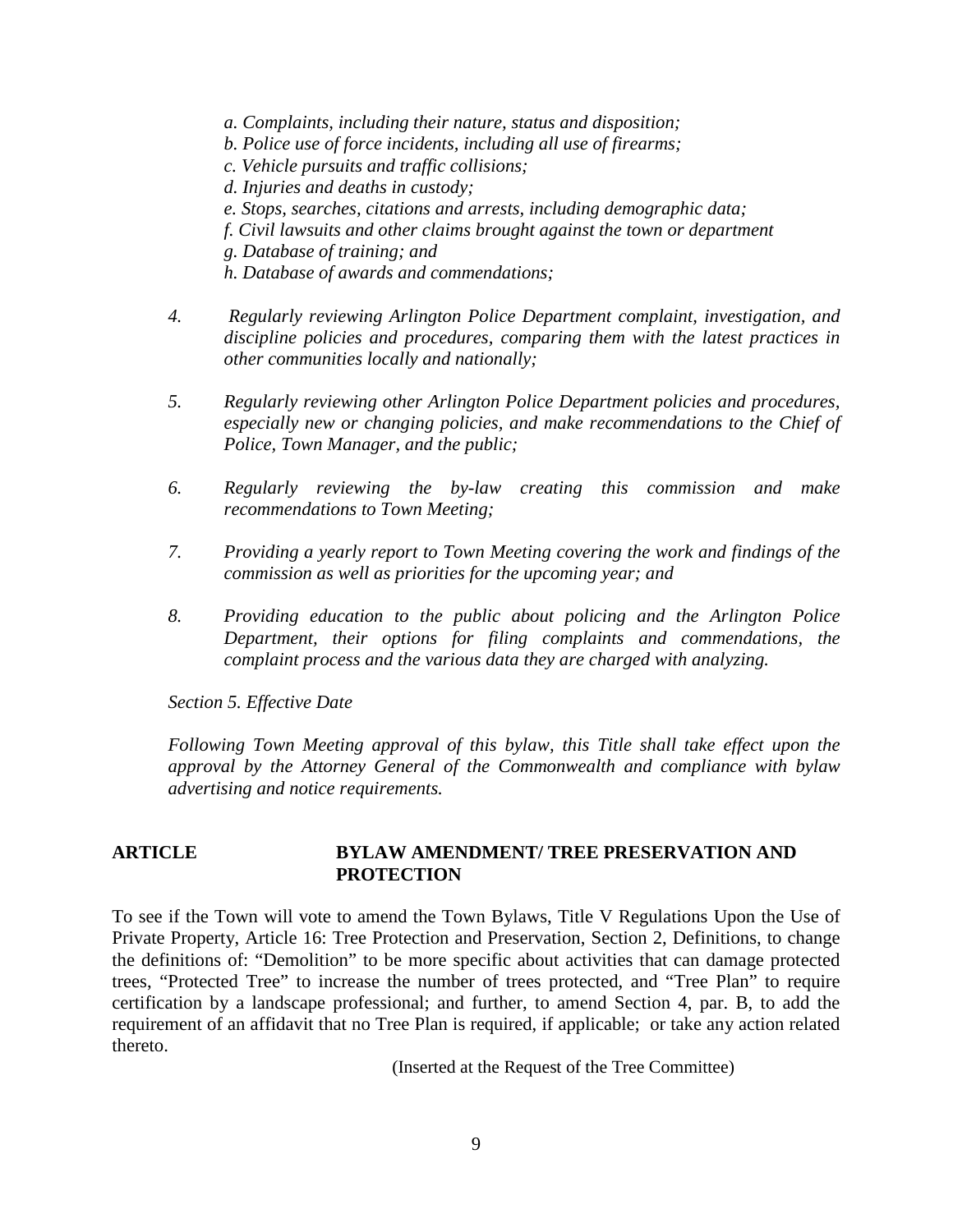This article from the Tree Committee seeks to further update and adjust to the Town' Tree Protection Bylaw to further optimize the Town's efforts to identify, and where possible, discourage unnecessary tree removal and damage to trees. The three areas of adjustment are:

- 1. Expanding the definition of "protected trees" under the bylaw to include smaller trees in diameter;
- 2. Expanding the definitions of "demolition" to encompass a wider range of construction activities; and
- 3. Clarifying and strengthening tree plan requirements by requiring plan certification by arborists or landscape architects; and requiring owner's affidavits where applicants represent no tree plan is needed.

While I expect the Tree Committee will provide further detail on the rationale for these amendments, if the Board is inclined to support same, the Tree Committee's draft motion is as follows (additions underscored and deletions struck through):

*VOTED: That Title V, Article 16, Sections 2 and 4 be and hereby are amended as follows:*

# *ARTICLE 16 TREE PROTECTION AND PRESERVATION*

# *A. The following definitions shall apply to this By-law:*

*"Demolition" - Any act of, or commencing the work of, destroying, pulling down, removing or razing a building or commencing the work of total or substantial destruction of a building; or removing the roof structure, or removing two exterior walls, of a building.*

*"Protected Tree" - Any existing healthy tree on private land with a DBH of eight (8) six (6) inches or greater located in the setback area, which does not pose an immediate hazard to persons or property or is not under imminent threat of disease or insect infestation.* 

*"Tree Plan" - A site plan drawn and stamped by a certified land surveyor or engineer, and stamped by a certified arborist or landscape architect, showing all Protected Trees in the setback areas as defined herein and public shade trees near the property, and indicating, on the site plan or in a separate document, which Protected Trees will be retained, which will be removed, and, how critical root zones of each Protected Tree and public shade tree will be protected from damage during site work.*

*B. In all instances of construction or demolition as defined and applicable herein, the owner of the property shall submit a Tree Plan accompanied by a fee of \$50, to the Tree Warden prior to*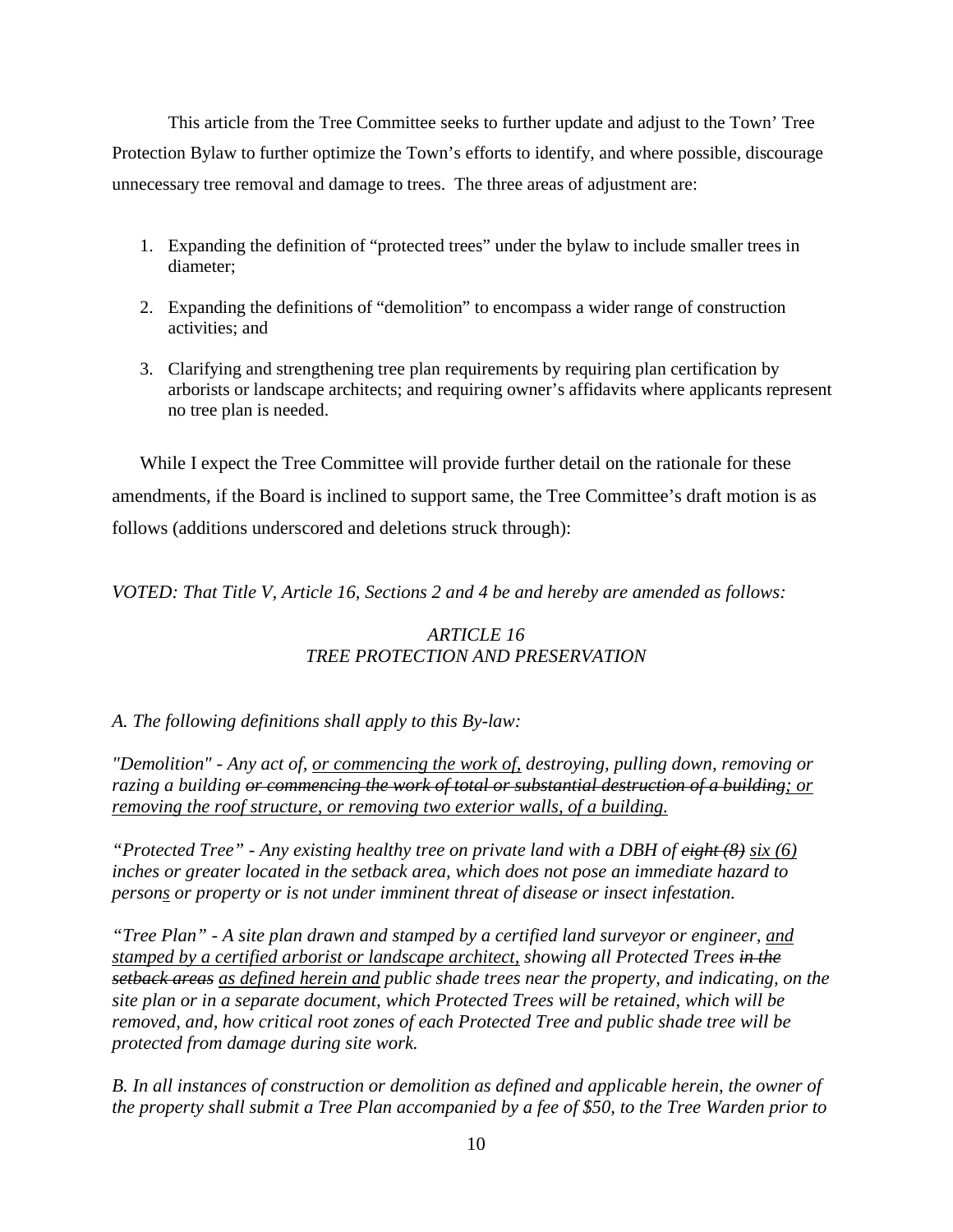*or concurrent with an application for a building or demolition permit. Additionally, if any Protected Trees were removed during the 12 months preceding the application for a building or demolition permit, such trees shall be accounted for on the Tree Plan to the best of the owner's ability and shall be mitigated pursuant to paragraph 4.C. If no Tree Plan is required, the owner shall sign an affidavit on the Building Permit Application that no Tree Plan needs to be filed per the Tree Bylaw.*

#### **ARTICLE VOTE/ESTABLISH A COMMITTEE ON INSURANCE COSTS AND ISSUES**

To see if the Town will vote to establish a committee to examine issues related to insurance, and undertake a survey of the costs of auto and property insurance premiums and claims of Arlington residents. These issues shall include, but not be limited to, cost and efficiency, the possibility of consolidation, and timely public access to information; or take any action related thereto.

This article returns to Town Meeting following a vote of "no action" on a similar article in the 2021 Annual Town Meeting cycle. I expect Mr. Fischer will again provide further detail on his proposal, including any updates or changes to his prior proposal. However, to my understanding, this article seeks to create a Town commission to survey residents about costs of their insurance and claims, but is not necessarily proposing to start a Town insurance program for residents, which was discussed at the 2009 Town Meeting.

### **ARTICLE RESOLUTION IN SUPPORT OF THE MASS. FAIR SHARE CONSTITUTIONAL AMENDMENT**

To see if the Town will vote to or take any action related thereto: support the Mass. Fair Share Constitutional Amendment, which would create an additional tax of 4 percentage points on the portion of a person's annual income over \$1 million. The new revenue would be spent on, "quality public education and affordable public colleges and universities, and for the repair and maintenance of roads, bridges, and public transportation."

(Inserted at the request of Linda Hanson and ten registered voters)

As the Board knows, resolutions of Town Meeting are not binding policy upon any Town or State authority. However, they do provide an opportunity to poll the perspective of Town Meeting as a body on a range of issues, including those which otherwise would not be within the Town's jurisdiction. Ms. Hanson should present the Board and public with information about the "Fair Share" Constitutional Amendment for your consideration.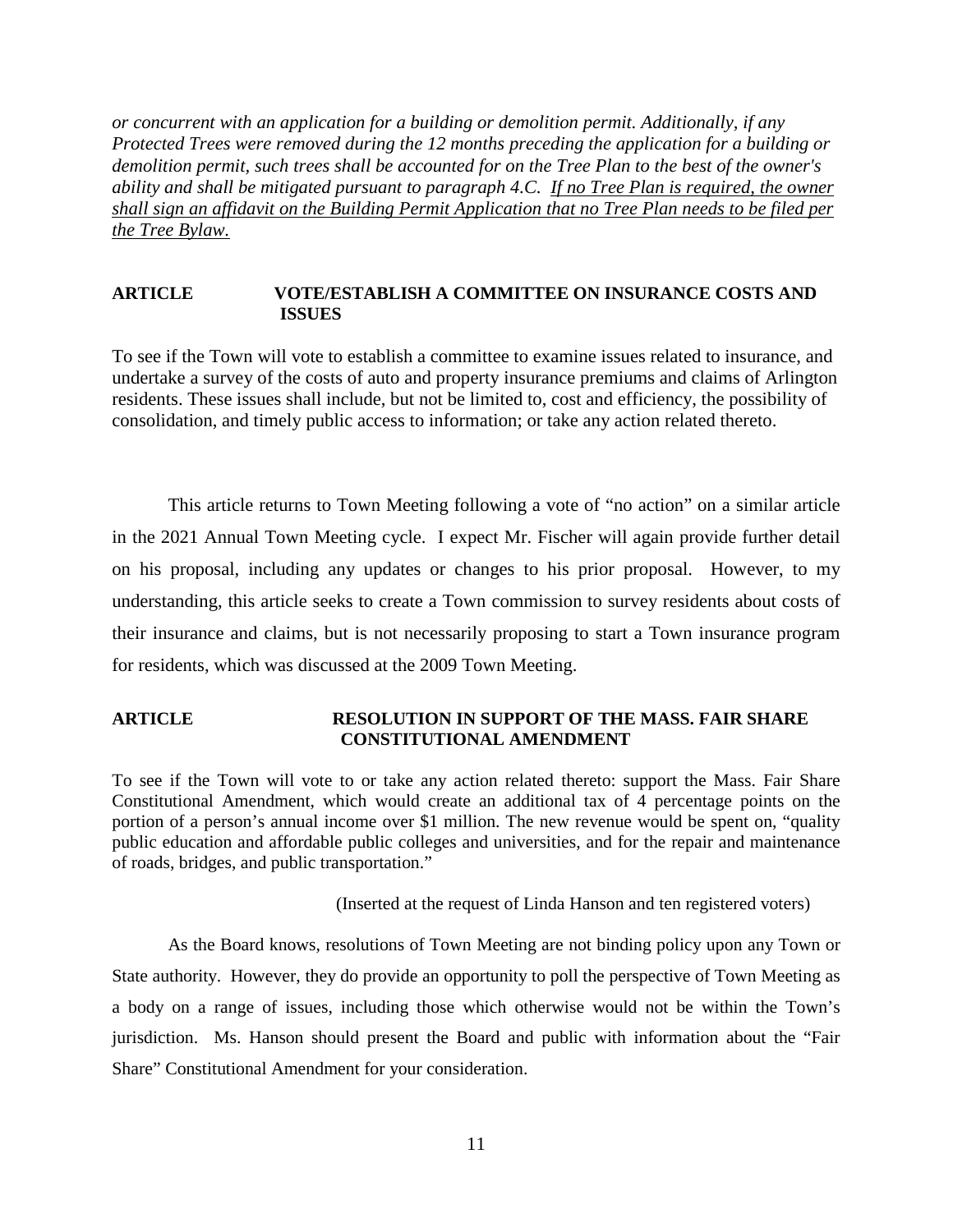However, to further inform the Board and the public in advance of your discussion, the Commonwealth's Constitution requires income a single tax rate for all income levels. As such, by law, high earners and low earners must taxed at the same percentage (currently 5 percent). There are a variety of tax credits and other provisions which may impact individual tax liabilities differently, but the base rate remains the same for all persons.

The Fair Share Amendment however proposes to amend the state's constitution to specifically create an additional tax or "surtax" of four percentage points on the portion of an individual's annual income above \$1 million to be earmarked for "quality public education and affordable public colleges and universities, and for the repair and maintenance of roads, bridges and public transportation." Having been approved for placement on the ballot at the June 2021 Constitutional Convention voted, Massachusetts voters will have their opportunity to vote directly on this proposal on the November 2022 statewide election ballot.

### **ARTICLE ALEWIFE BROOK IS A VALUABLE NATURAL RESOURCE**

To see if the Town will vote to endorse a resolution declaring that the Alewife Brook in East Arlington is a valuable natural resource area for Arlington residents, but degraded by sewage contaminated discharges from the Combined Sewer Outfalls (CSO) that then can flood onto Arlington lands and houses; and further urging Town officials to engage with this problem and the regulatory process and to take actions to clean up Alewife Brook so that it can become a beautiful asset and a safe place to live near; or take any action related thereto.

(Inserted at the request of Kristin Anderson and ten registered voters)

This resolution seeks Town Meeting's support for declaring the Alewife Brook as a valuable natural resource and urging Town officials to engage the Massachusetts Water Resource Authority ("MWRA"), Cambridge and Somerville decision makers, as well as Massachusetts Department of Environmental Protection ("MADEP") and Environmental Protection Agency ("EPA") regulators to take further actions to reduce, and wherever possible eliminate Combine Sewer Outfall ("CSO") discharges into the Alewife Brook. I expect Ms. Anderson and representatives of the Save the Alewife Brook coalition to present information regarding both this article and the underlying context of the sought resolution. However, it may be helpful for me to briefly summarize both the history and the present posture of CSO discharges, which members of the Select Board and the Manager are already working to assess and address in upcoming state permitting processes.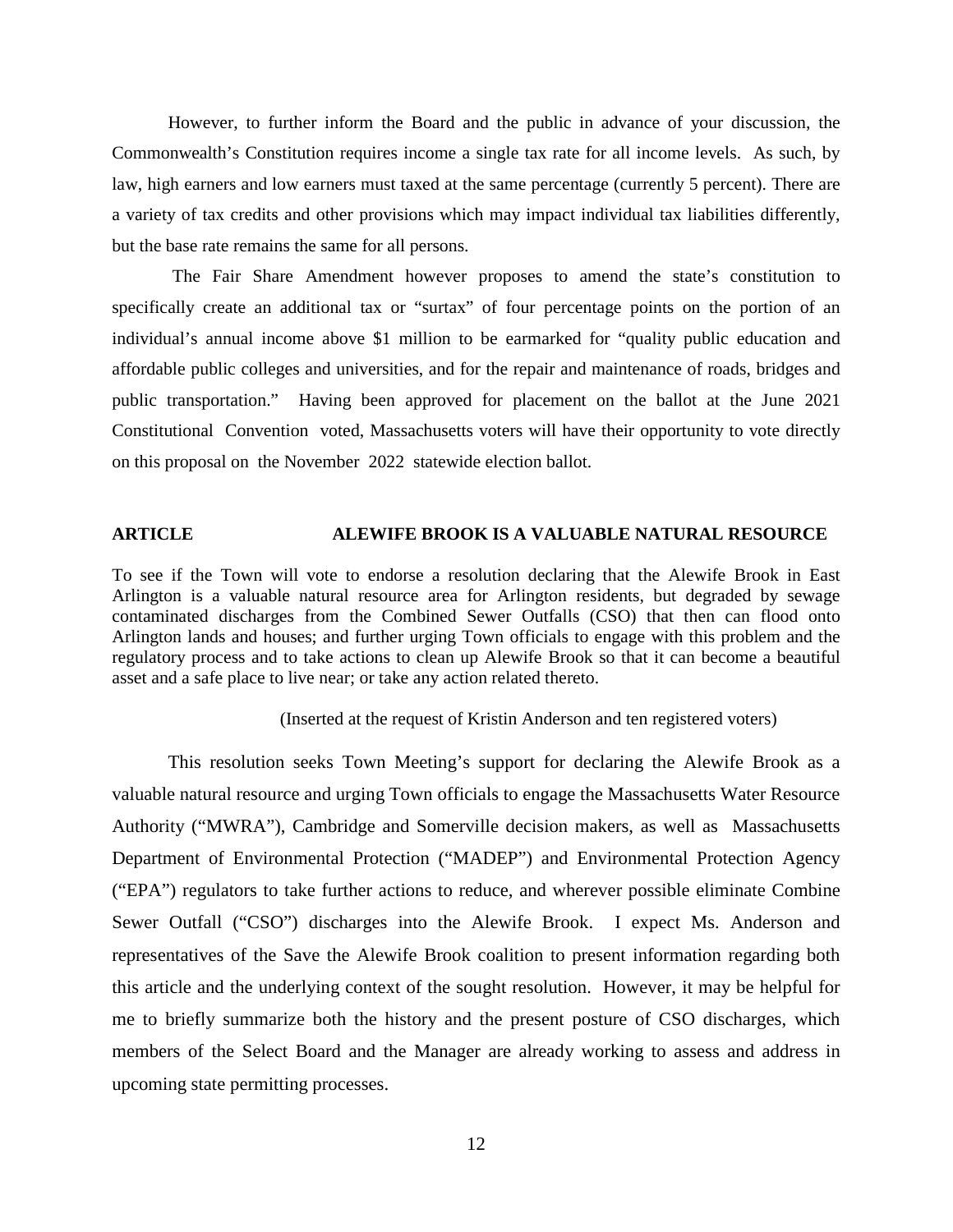As the Board may recall, the present day Massachusetts Water Resource Authority ("MWRA") was created following a series of legal actions under the Clean Water Act which sought to address long-standing wastewater pollution of Boston Harbor and associated tributaries (including the Charles River and Alewife Brook) known as the "Boston Harbor cases." Among the most significant sources of regional water pollution has historically been CSOs, events in which heavy rains or other saturations result in sewage being directly released into waterways from combined sewer and storm water pipes rather than funneling through wastewater treatment infrastructure. The MWRA, along with municipal sources of CSOs like Somerville and Cambridge were charged under order from the federal court with eliminating or significantly reducing CSO discharges and their impacts on water quality. While the MWRA has been highly successful in meeting benchmarks and requirements set by the Court in the ensuing thirty five years since its creation, it has not eliminated CSO discharges entirely or ensured that every body of water meets state and federal water quality standards. This is especially true for the Alewife Brook, which experienced significant CSO discharge events even as the MWRA closed many of its CSO sources and completed infrastructure improvements to otherwise manager CSOs as required by the Court.

Parallel to its obligations under the Boston Harbor Court orders, the MWRA, Somerville and Cambridge are required to obtain "variances" for state and federal water quality standard deficiencies from MADEP. The current variance extension runs through August, 31, 2024, but the process for seeking further variances (which essentially allow CSOs to continue) begins this year. The MWRA, Cambridge and Somerville must issue an updated "Long Term Control Plan" in April, which will ultimately require MADEP's review and approval to extend the variance beyond August of 2024. The Control Plan sets forth both what the MWRA, Cambridge and Somerville believe they must continue to work on, and how they believe they can make progress. The Town, its officials and the public will have the opportunity to attend hearings on the control plan, and CSO abatement alternatives, and the variances, provide comment, and engage in other forms of advocacy.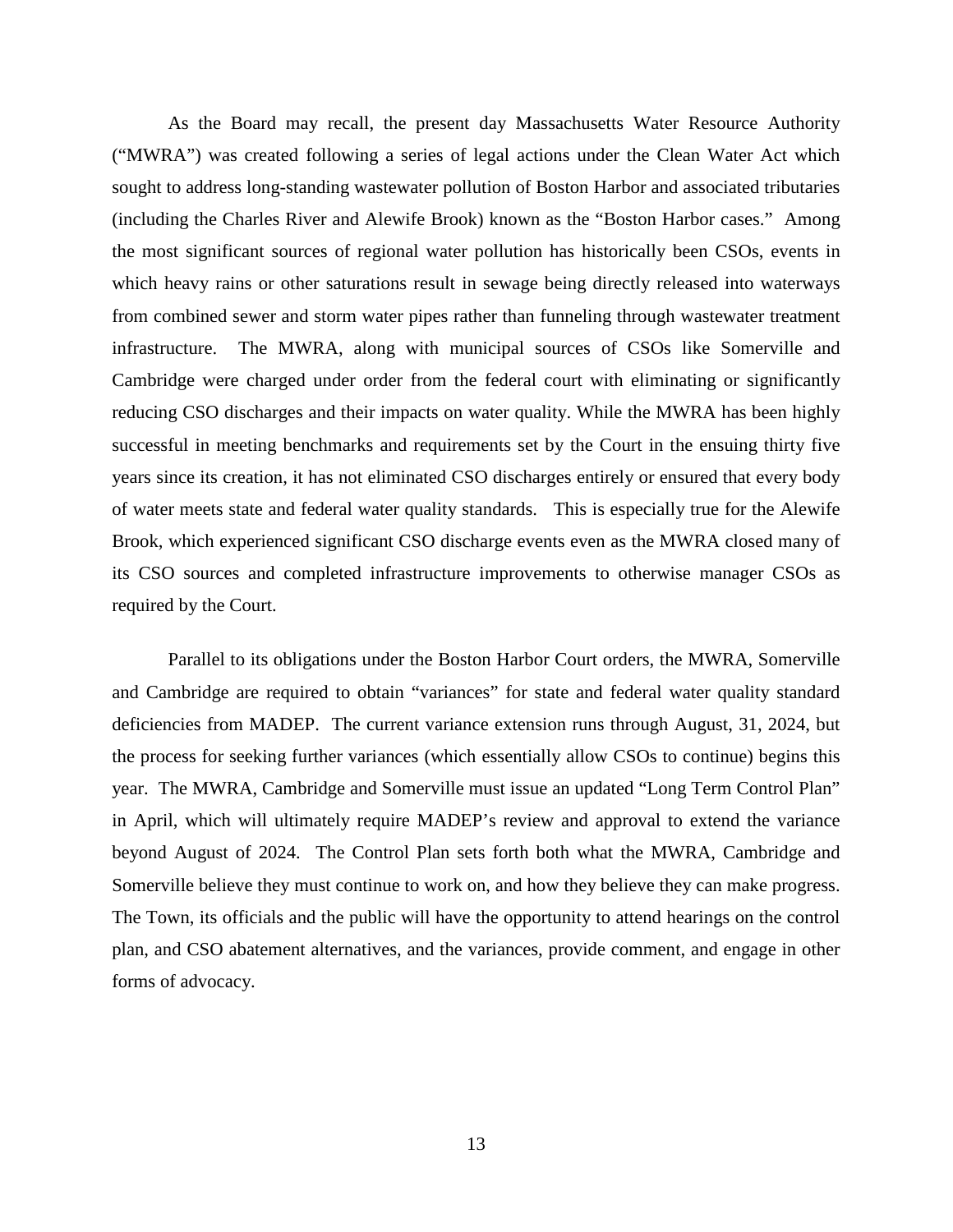### **REFERENCE MATERIAL**

### **ARTICLE: HUMAN RIGHTS COMMISSION BYLAW UPDATE**

*From Title II, Art. 9 of the Town Bylaws:*

### **ARTICLE 9 HUMAN RIGHTS COMMISSION**  *(ART. 22, ATM – 05/12/93) (ART. 18, ATM - 05/02/16)*

#### **Section 1. Preamble**

The Town of Arlington has formed Vision 2020 as a long-range planning vehicle; and Vision 2020 has established the Diversity Task Group; and The goal statement of the Diversity Task Group provides that:

"We value the diversity of our population. Our Town's mix of ethnic, religious and cultural backgrounds, as well as economic and personal circumstances, enriches us all. We will be known for the warm welcome and respect we extend to all;" and one of the Diversity Task Group's recommendations is the formation of a Human Rights Commission; and the Vision 2020 Standing Committee, the Fair Housing Advisory Committee, the Affirmative Action Advisory Committee, and others support the creation of such a Commission to foster the policies described in Section 2 below;

#### **The Town of Arlington does hereby create a Human Rights Commission as provided for in this Bylaw.**

#### **Section 2. Policy of the Town of Arlington**

- **A.** It is the intention of the Town of Arlington ("Town") to establish a Commission to advance issues related to the fair and equal treatment of individuals, and to create a mechanism for addressing complaints arising out of these issues.
- **B.** It is the policy of the Town to protect every individual in the enjoyment and exercise of their human and civil rights and to encourage and bring about mutual understanding and respect among all people within the Town.
- **C.** It is the intention of this Bylaw that all persons be treated fairly and equally. The purpose of this Bylaw is to bring about the elimination of prejudice, intolerance, bigotry, unlawful discrimination, threats, coercion or intimidation based upon an individual's race, color, religious views, national origin, sex, gender identity or expression, citizenship, age, ancestry, family/marital status, sexual orientation, disability, source of income, or military status, and the disorder occasioned thereby. Nothing in this Bylaw shall be construed as supporting or advocating any particular religious or political view or lifestyle.
- **D.** It shall be considered an unlawful practice under this Bylaw for any person to deny, interfere with, threaten or subject an individual to coercion or intimidation concerning equal access to and/or discrimination in employment, housing, education, recreation,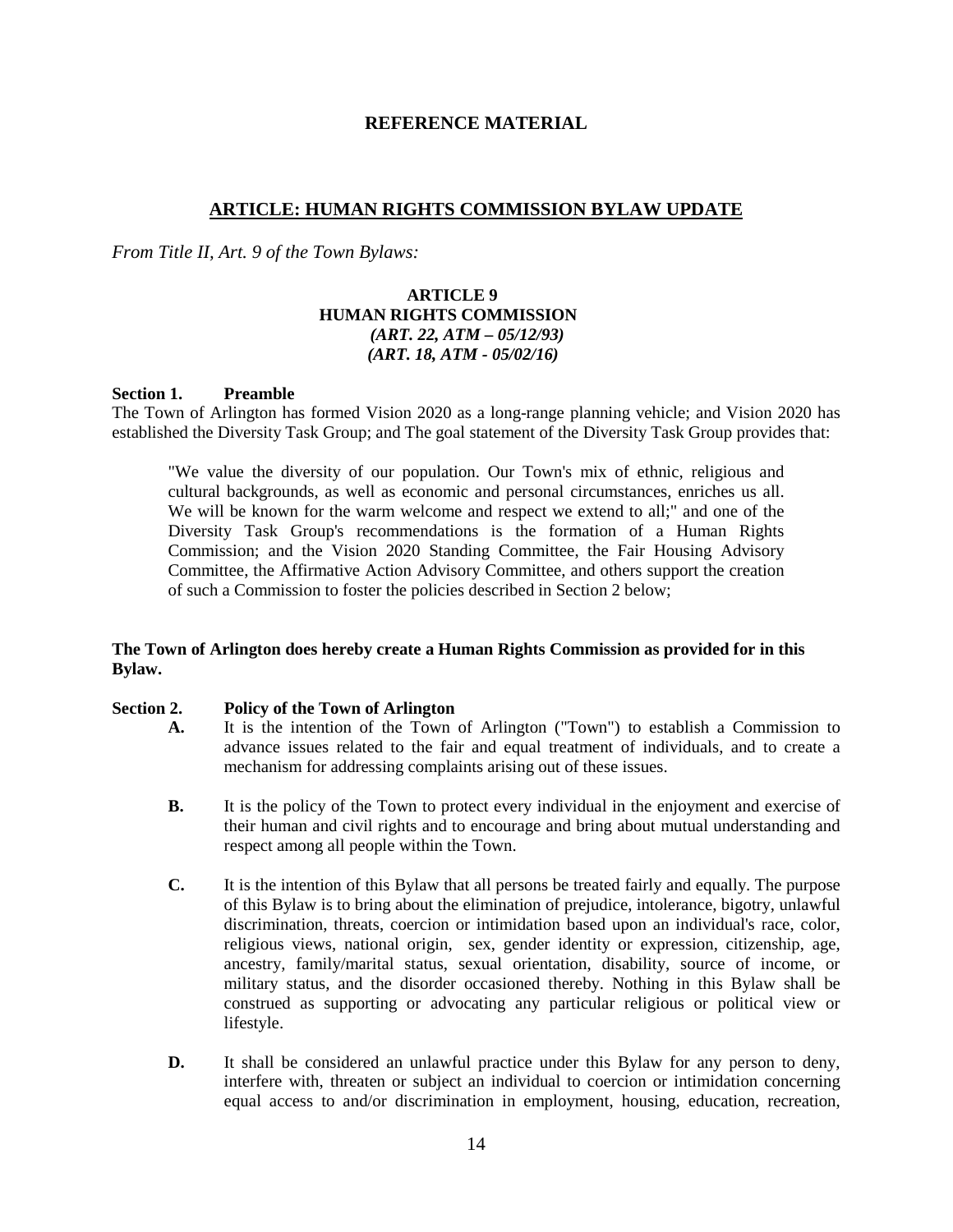services, public accommodation and public area where such denial, interference, threats, coercion, intimidation or unlawful discrimination against a person is based upon race, color, religious views, national origin, sex, gender identity or expression, citizenship, age, ancestry, family/marital status, sexual orientation, disability, source of income, or military status.

### **Section 3. Establishment of a Human Rights Commission**

- **A. Scope** There is hereby established a Town board to be known as the Arlington Human Rights Commission ("Commission") which may implement the policy of this Bylaw by:
	- **1.** Improving the life of the Town by enlisting community-based groups in educational programs and campaigns to increase mutual respect, harmonious intergroup relations and the peaceful enjoyment of life in our community;
	- **2.** Working with Town Government, the School Department, Town Commissions and Boards to increase diversity, as well as awareness and sensitivity to human and civil rights issues;
	- **3.** Responding to complaints by persons in the Town who believe that their human or civil rights, as defined in this Bylaw or in state or federal law, have been violated in the Town;
	- **4.** Initiating investigations into circumstances which appear to the Commission to be the result of unlawful discrimination against any person(s) in the Town.

# **B. Appointment & Terms of Office of Commission Members** *(ART. 23, ATM – 05/01/96)*

### *(ART. 19. ATM - 05/01/16)*

**1.** The Commission shall consist of thirteen (13) members, five of whom will be appointed by the school committee, four by the Town Manager subject to the approval of the Select Board and four by the Town Moderator. The term of office shall be for three years except two of the initial appointments of the school committee shall be for a term of one year, one of the initial appointments of the Manager and Moderator respectively shall be for one year, two of the initial appointments of the School Committee shall be for two years, one of the appointments of the Manager and Moderator respectively shall be for two years.

The members shall be sworn to the faithful performance of their duties, and shall serve until their successors are appointed and sworn. There may be an Executive Director if determined necessary by the Commission, appointed by the Town Manager with consultation by the Commission.

**2.** The Commission shall include among its membership individuals publicly solicited and representative of the diversity of the Town.

#### **3.** If a member shall fail to attend three or more consecutive

meetings of the commission, the commission by vote, may so advise the appropriate appointing authority, who may remove such member, and appoint a successor for the unexpired term of the member so removed.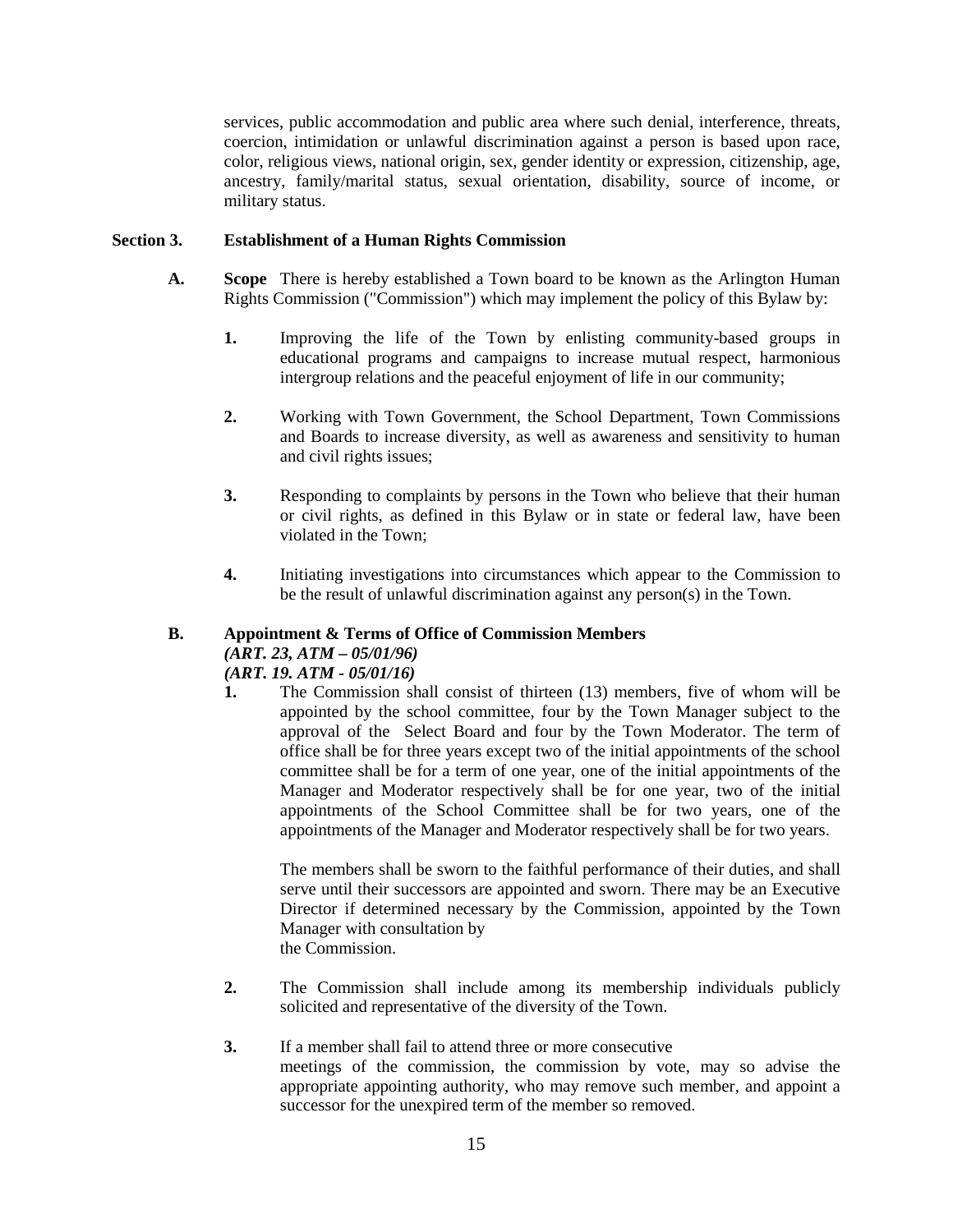- **C. Residency Requirement** All members of the Commission shall be residents of the Town at the time of their appointment and throughout their tenure.
- **D. Executive Director** Before appointing an Executive Director, the Town Manager shall consider the recommendation of the Commission. The Executive Director shall be an employee of the Town and report to the Town Manager. The prospective Executive Director shall have demonstrable experience in human and civil rights, as well as proven ability to work cooperatively in a diverse community.

Subject to the direction of the Commission, the Executive Director shall be responsible for the overall administration of the Commission's activities and shall serve as its executive officer. The Executive Director shall have the power and duty to initiate activities designed to educate and inform the Town about the effects of prejudice, intolerance, and bigotry; to receive and/or initiate complaints and investigations of discriminatory practices as defined by local, state, and federal law; to report their findings to the Commission; and to attempt mediation of any complaint alleging discrimination under applicable local, state, and federal law when there is cause for such complaint.

### **E. Officers, Quorum, and Adoption of Rules and Regulations**

- **1.** The Commission shall elect a Chairperson or two from among its members at the first meeting each year. The Commission shall endeavor to rotate the election of a Chairperson each year thereafter. The Chairperson shall preside over the meetings of the Commission.
- **2.** Seven (7) members shall constitute a quorum for the purpose of conducting the business of the Commission and all decisions shall be by a majority vote of the Commission members present and voting.
- **3.** The Commission shall adopt rules and regulations consistent with this Bylaw and the laws of the Commonwealth of Massachusetts to carry out the policy and provisions of this Bylaw and the powers and duties of the Commission in connection therewith. The rules shall ensure the due process rights of all persons involved in investigations and hearings.
- **4.** Members of the Commission shall serve without compensation.
- **5.** Members of the Commission may be removed by the appointing authority for just cause.

### **Section 4. Definitions**

**A.** The terms referencing the basis for discrimination as cited in Section 2 of this Article are as defined below or in applicable state and federal law, including but not limited to G.L. c.12 Sections 11H and 11I, c.93 Section 102, c.151b, the Civil Rights Act of 1964, as amended (42 USC Section 2000d et seq), the Age Discrimination in Employment Act of 1967, as amended (29 USC Section 621 et seq), the Americans with Disabilities Act (42 USC Section 1210 et seq), the Rehabilitation Act of 1974, as amended (29 USC Section 794), the Civil Rights Act of 1991 (PL 102-166), and the Equal Credit Opportunity Act (15 USC 1601 et seq).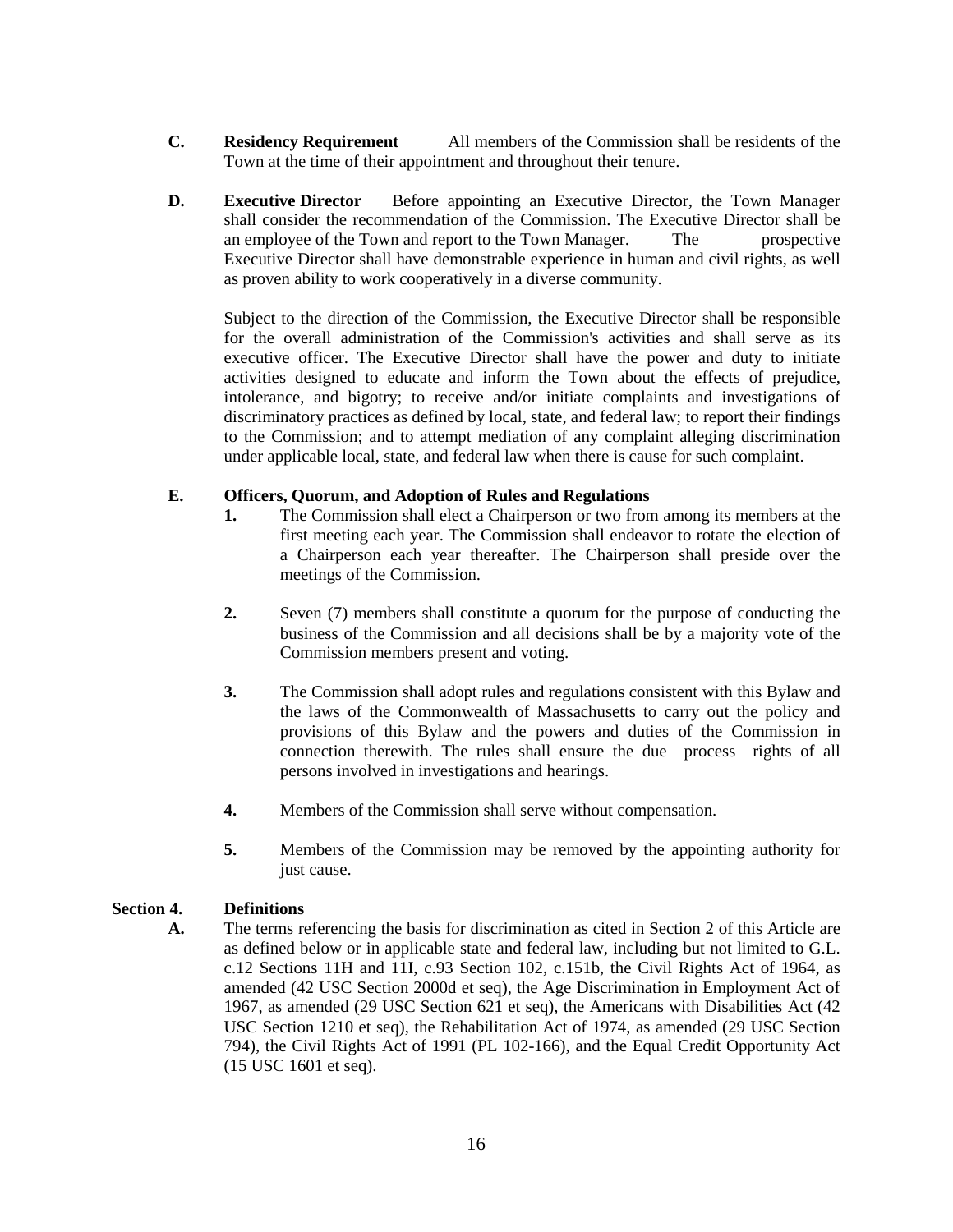- **B.** The term "person" includes, but is not limited to, one or more individuals, partnerships, associations, agencies, corporations, legal representatives, trustee, trustees in bankruptcy and receivers, the Town of Arlington, federal or state political subdivisions, boards, committees and commissions, or employees thereof.
- **C.** The term "religious views" shall encompass a belief in a specific set of religious beliefs, as well as a disbelief or skepticism about any or all religious beliefs.
- **D.** The term "family status" refers to the actual or supposed condition of having or not having children.
- **E.** The term "marital status" refers to the actual or supposed state of being or having been unmarried, married, separated, divorced or widowed.
- **F.** The term "source of income" refers to the actual or supposed manner or means by which an individual supports themself and their dependents excluding the use of criminal activities as a means of support.
- **G.** The term "military status" refers to the actual or supposed condition being, not being, having been or not having been in the service of the military.

### **Section 5. Functions, Powers & Duties of the Commission**

The function of the Commission shall be to implement the policy of this Bylaw by the exercise of the following powers and duties:

- **A.** To initiate activities designed to educate and inform the Town about the effects of prejudice, intolerance, and bigotry through the following actions:
	- **1.** To hold public hearings and public forums, make studies and surveys and to issue such publications and such results of investigations and research as, in its judgment, will tend to promote good will and minimize or eliminate discrimination because of race, color, religious views, national origin, sex, gender identity or expression, citizenship, age, ancestry, family/marital status, sexual orientation, disability, source of income, or military status.
	- **2.** Develop and/or recommend courses of instruction for presentation in public and private schools, public libraries and other suitable places, devoted to eliminating prejudice, intolerance, bigotry and discrimination and showing the need for mutual respect and the achievement of harmonious relations among various groups in the Town.
	- **3.** Create such subcommittees from the members of the Commission as, in the Commission's judgment, will best aid in effectuating the policy of this Bylaw.
	- **4.** Enter into cooperative working agreements with federal, state and town agencies, and enlist the cooperation of the various racial, religious and ethnic groups, civic and community organizations and other groups in order to effectuate the policy of this Bylaw.

Monitor, publicize and, where necessary, act to increase the diversity on appointed Town boards and committees.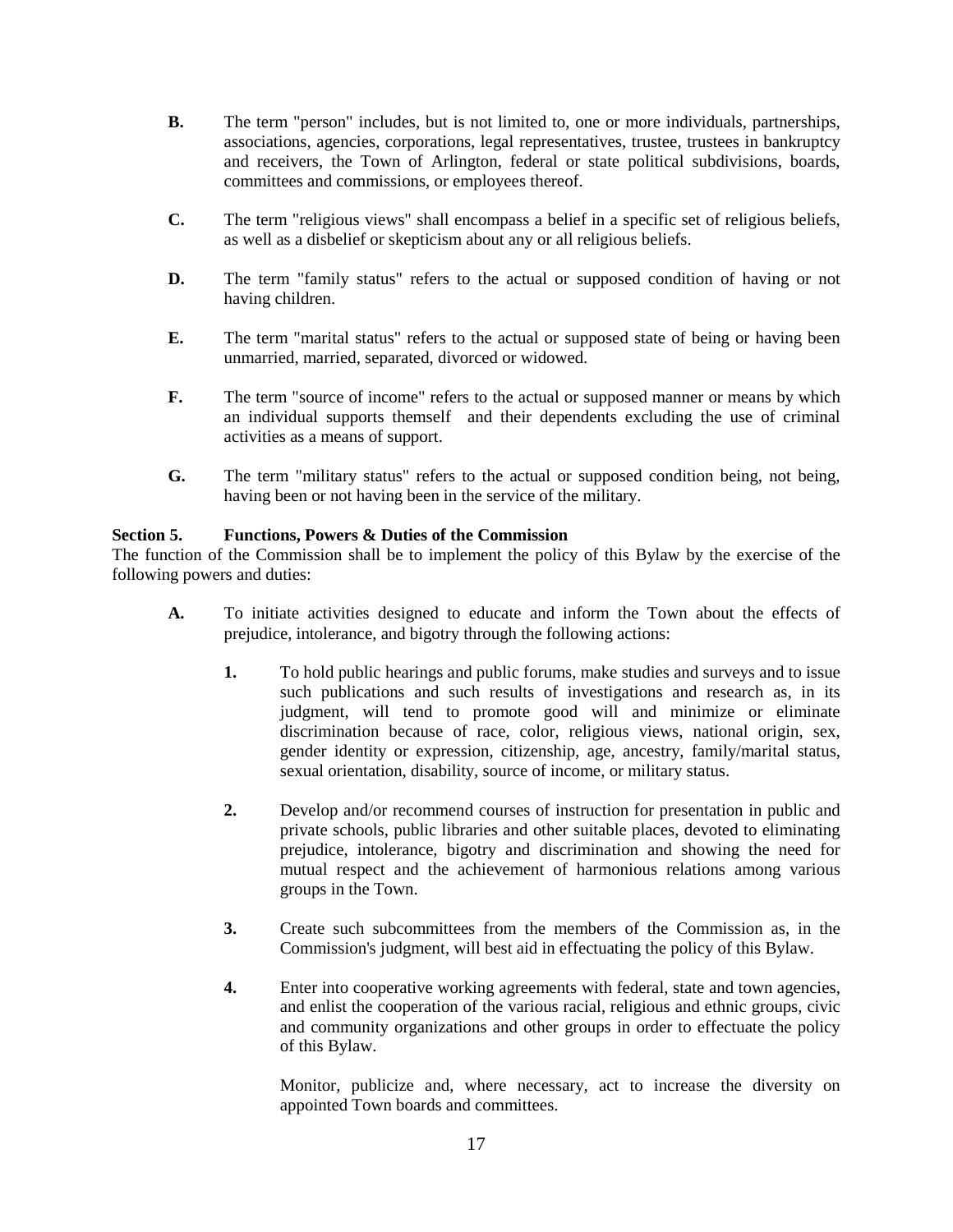- **5.** Render each year to the Select Board, Town Manager, School Committee and Superintendent of Schools a full written report of all the Commission's activities and recommendations regarding this Bylaw for inclusion the Town Report.
- **B.** To receive and investigate complaints of and to initiate its own complaints and/or investigations of any violations of this Bylaw.
- **C.** To attempt by mediation to resolve any complaint over which it has jurisdiction and to recommend to the Town Manager, the Select Board, the Superintendent of Schools or the School Committee, as appropriate, such action as it feels will resolve any such complaint.
- **D.** In the case of any unresolved complaint or in the case of any investigation which would be aided thereby, to hold hearings, administer oaths, take the testimony of any person under oath and, in connection therewith, to require production of any evidence relating to any matter in question or under investigation before the Commission.

### **Section 6. Relations with Town Agencies**

- **A.** The Commission, School Department, Community Safety Department and all other Town departments, agencies, boards and commissions shall work cooperatively to effectuate the policy of this Bylaw.
- **B.** So far as practicable and subject to the approval of the Town Manager, or, in the case of the School Department, the Superintendent of Schools, the services of all other Town departments, agencies, boards and commissions shall be made available to the Commission for effectuating the policy of this Bylaw.

The head of any department, agency or other commission shall furnish information in the possession of such department, agency or commission where such information relates to the duties and responsibilities of the Commission.

- **C.** The Town Counsel shall provide for representation of the Commission upon the Commission's request.
- **D.** Any contract entered into by the Town or the School Department or any of their agencies, departments of subdivisions shall contain a covenant by the contractor and each subcontractor not to violate this Bylaw. Breach of this Bylaw shall be regarded as a material breach of such contract.

### **Section 7. Complaint Resolution Procedures**

**A.** Any person or class of persons claiming to be aggrieved by an alleged violation of this Bylaw shall make, sign and file with the Commission a verified complaint in writing which shall state the particulars and other such information as may be required by the Commission, including, if known, the name and address of the person alleged to have committed such violation. The Commission may also, on its own, issue a complaint whenever it has reason to believe that any person has engaged in a practice that violates this Bylaw.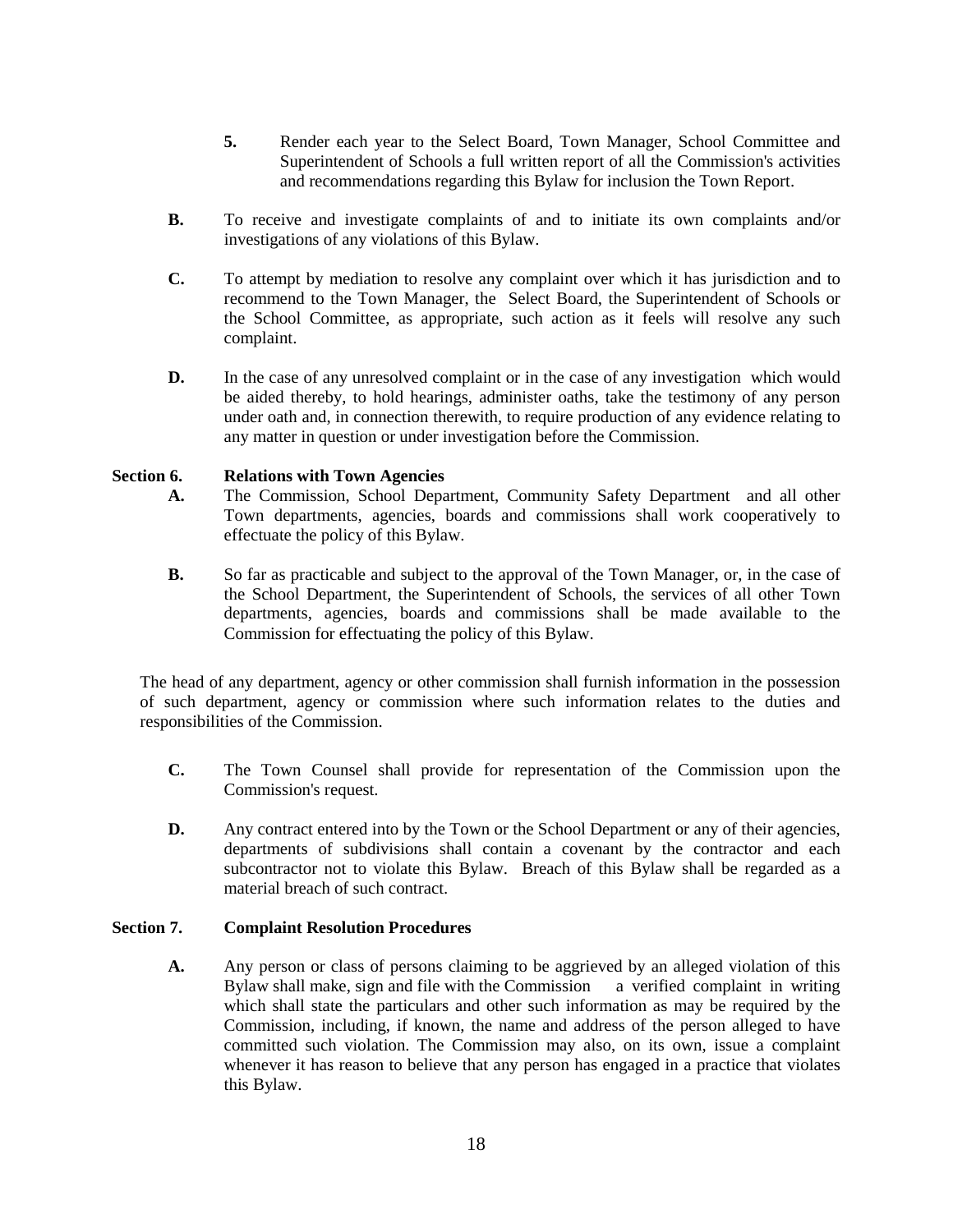- **B.** No complaint shall be considered unless it is filed within four months after the occurrence of the practice alleged to violate this Bylaw, or unless it has been referred to the Commission by the Massachusetts Commission Against Discrimination or the Equal Employment Opportunity Commission after having been filed in a timely manner with either or both agencies.
- **C.** The filing of a complaint, the failure to file a complaint, or the dismissal of a complaint by the Commission shall not bar the complainant from seeking relief in any other administrative or judicial forum.

Nor shall filing or failing to file a complaint with other federal, state or town agencies or courts bar the complainant from seeking relief through the Commission.

- **D.** After the filing of any complaint, the Chairperson of the Commission shall designate the Executive Director or one or more of the Commissioners to oversee a prompt investigation thereof with the assistance of the staff of the Commission.
- **E.** After such investigation, the Executive Director or the designated Commissioner(s), as the case may be, shall promptly file a report of such findings with the Commission, which shall determine whether or not to dismiss the complaint. The Commission shall, within ten working days from such determination, notify the complainant in writing of such determination.
	- **1.** If such Commissioner(s) determine(s) after such investigations that cause does exist to support the allegations of the complaint or if the Commission so determines, notwithstanding a negative report from such Commissioner(s), the Commission shall forthwith endeavor by mediation to eliminate the practice that violates this Bylaw.

The Commission and its staff shall not disclose the terms of mediation when the complaint has been disposed of in this manner pursuant to G.L. c.233 Section 23C unless both parties agree to the disclosure. The Commission may issue orders consistent with its findings during the mediation process.

- **2.** In the case of such a finding under Section VII.E.1., as part of the mediation process the Commission may issue an informal admonition to the respondent. Such a finding shall not be published or made public, pursuant to G.L. c.233 Section 23C.
- **3.** Alternatively, in the case of such a finding of a more serious nature under Section VII.e.1., the Commission may issue a private reprimand to the respondent. A party receiving a private reprimand shall not be eligible for a similar disposition for two (2) years. Such finding shall not be published or made public pursuant to G.L. c.233 Section 23C.
- **F.** The respondent shall have the right to appeal any action of this Commission to a court of competent jurisdiction, as provided by law.

### **Section 8. Contributions to the Commission**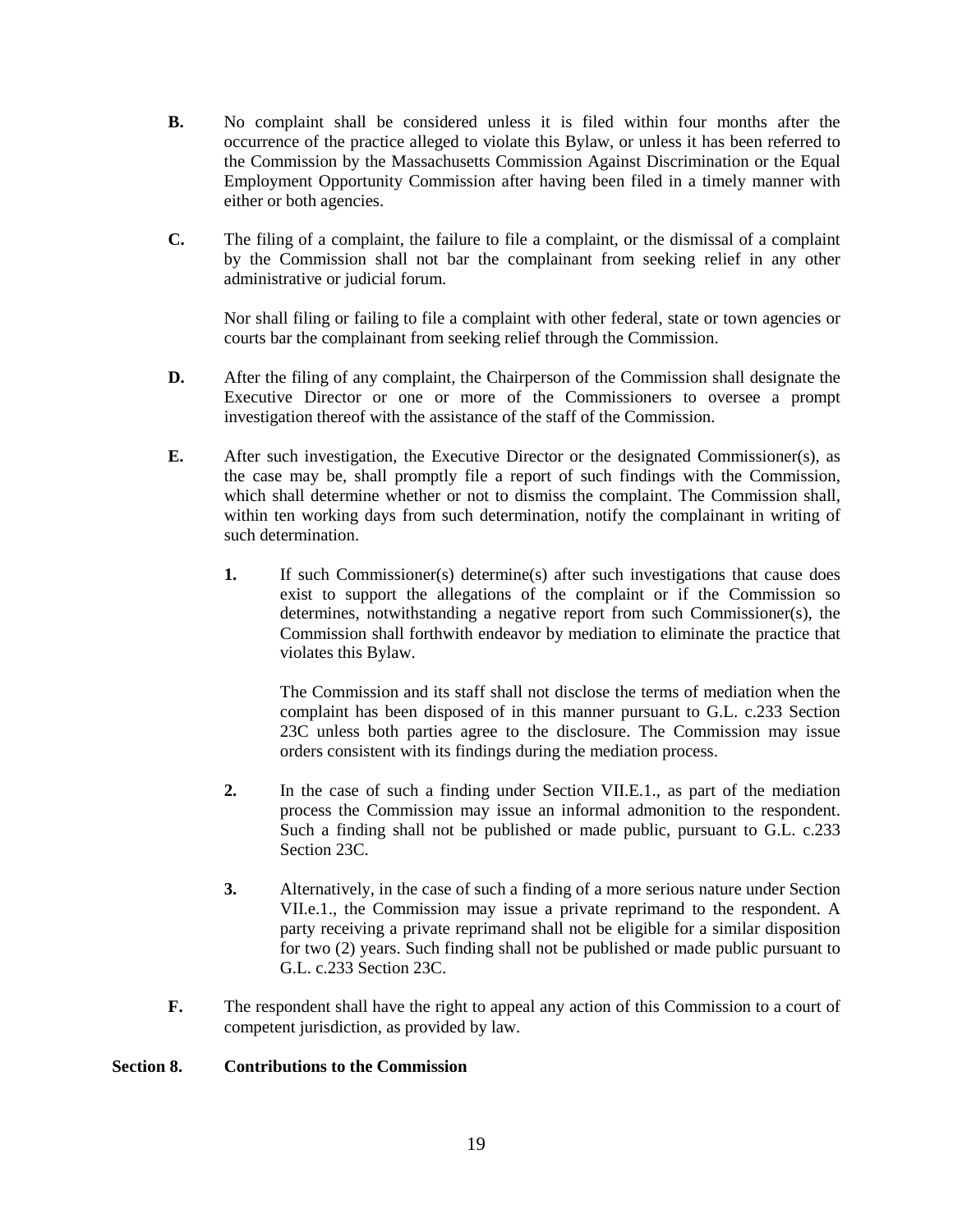The Commission may accept contributions, grants and appropriations from other governmental agencies and from civic and charitable foundations, trusts and other organizations, private or public, to effectuate the policy of this Bylaw.

### **Section 9. Construction of Bylaw**

The provisions of this Bylaw shall be construed liberally for the accomplishment of the purposes hereof. Nothing herein shall be construed to limit civil rights granted or hereinafter afforded by federal or state law.

### **Section 10. Effect of State and Federal Law**

- **A.** Nothing in this Bylaw shall be deemed to exempt or relieve any person from any liability, duty, penalty or punishment provided by any present or future law of the Commonwealth of Massachusetts or the United States of America.
- **B.** Any remedies provided by this Bylaw shall be cumulative with any other remedies provided by local, state or federal law.

### **Section 11. Severability**

Should any section, provision, paragraph, sentence or word of this Bylaw be declared by a court of competent jurisdiction to be invalid, that decision shall not affect the validity of this Bylaw as a whole, or any part thereof, which shall remain in full force and effect, other that the portion so declared to be invalid.

### ARTICLE: TREE PROTECTION AND PRESERVATION BYLAW

*From Title V, Art. 16 of the Town Bylaws*

# **ARTICLE 16 TREE PROTECTION AND PRESERVATION**

*(ART. 22, ATM - 05/02/16)(ART. 14, ATM – 04/23/18)(ART. 32, ATM 05/01/19)*

Section 1. Findings and Purpose

The Town of Arlington finds that preservation of the tree canopy and planting of replacement trees is essential to preserving the character and aesthetic appearance of the Town and maintaining quality of life and the environment in the Town. Trees improve air quality, protect from heat and glare, reduce noise pollution, limit topsoil erosion and storm water runoff, provide natural flood control, enhance property values, contribute to the distinct character of neighborhoods, and offer natural privacy to neighbors.

### **Section 2. Definitions**

A. The following definitions shall apply to this By-law: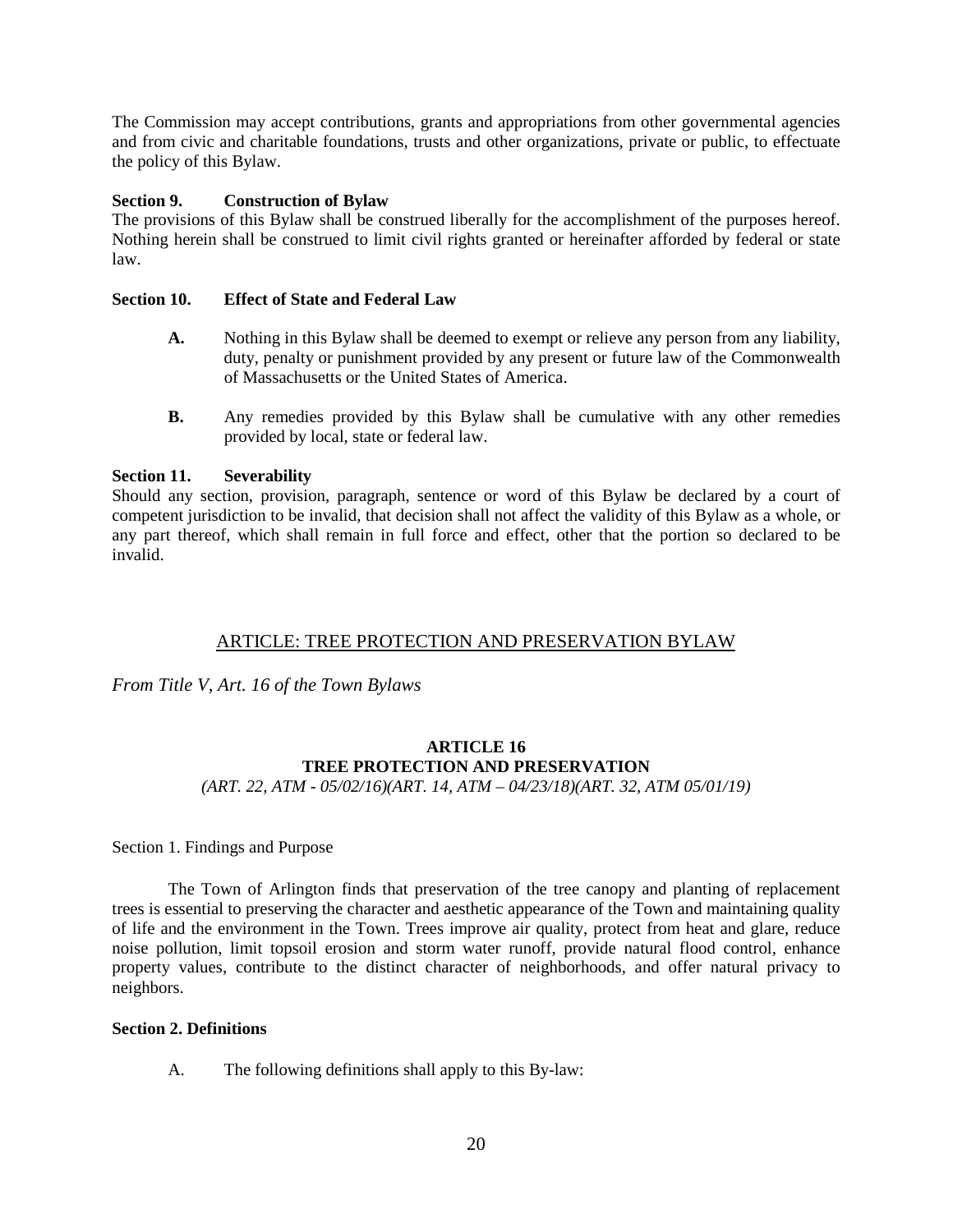"Building Footprint" - Outline the total area covered by a building's perimeter at ground level.

"Caliper" - Diameter of a tree trunk (in inches) measured six inches above the ground for trees up to and including four-inch diameter, and 12 inches above the ground for larger trees.

"DBH (Diameter at Breast Height)" - Diameter of a tree trunk measured in inches at a height of four and a half (4 1/2) feet above the ground; or, for multiple-trunk trees, the measured in inches at a height of four and a half (4 1/2) feet above the ground;

"Demolition" - Any act of destroying, pulling down, removing or razing a building or commencing the work of total or substantial destruction of a building.

"Protected Tree" - Any existing healthy tree on private land with a DBH of eight (8) inches or greater, located in the setback area, which does not pose an immediate hazard to person or property or is not under imminent threat of disease or insect infestation.

"Setback Area" - The Portion of the property which constitutes the minimum depth of side, rear and front yards as per the Zoning Bylaw of the Town of Arlington.

"Tree Fund" - An existing Town account established for the purpose of buying, planting, and maintaining trees in the Town which may receive deposit of contributions in lieu of planting new trees by property owners and fines collected under this By-law.

"Tree Plan" - A site plan drawn and stamped by a certified land surveyor or engineer showing all Protected Trees in the setback areas, public shade trees near the property, and indicating, on the site plan or in a separate document, which Protected Trees will be retained, which will be removed, and, how critical root zones of each Protected Tree and public shade tree will be protected from damage during site work.

"Tree Removal" - The cutting down of a tree, or the effective destruction, intentional or unintentional, of a tree during demolition or construction activities.

"Tree Warden" - The Tree Warden or his/her designee.

B. Additional definitions may be provided in rules and regulations approved by the Select Board where consistent with intent and efficient execution of this By-law.

### **Section 3. Applicability**

- A. The requirements of this By-law and all applicable rules and regulations apply to the following Circumstances:
	- (1) Proposed demolition of an existing residential or non-residential structure;
	- (2) Proposed construction on a developed lot which would result in an increase of 50 percent or more of the total building footprint of the new structure(s) when compared to the total footprint of pre-existing structures; or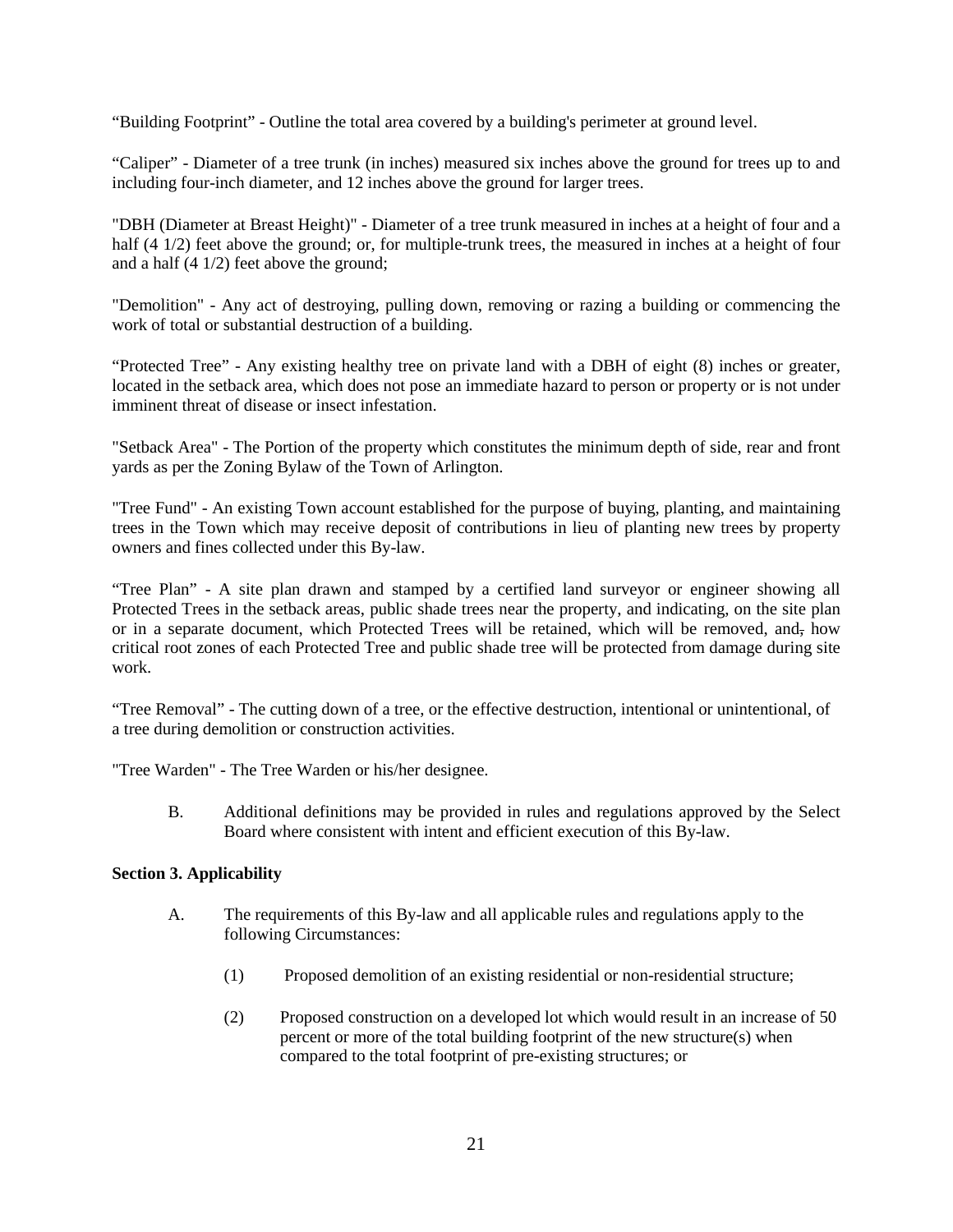- (3) Proposed construction of any scope on a lot with no residential or non-residential structure on it.
- B. Sites under the jurisdiction of the Arlington Redevelopment Board ("ARB") or the ARB as the Planning Board, the Zoning Board of Appeals, or the Conservation Commission pursuant to Arlington's Wetlands Protection By-law (Title V, Article 8) may waive the requirements of this By-law in full or in part where such waiver serves the interest of the community and the reasons therefore are memorialized by such bodies.
- C. The requirements of this By-law shall not apply to trees defined as Public Shade Trees under G.L. c.87 § 1.

#### **Section 4. Procedures and Requirements for the Preservation of Trees**

- A. Removal of Protected Trees on applicable sites shall be prohibited unless such removal is authorized by a written approval of the Tree Plan and commencement of work, in accordance with this Bylaw.
- B. In all instances of construction or demolition as defined and applicable herein, the owner of the property shall submit a Tree

Plan accompanied by a fee of \$50, to the Tree Warden prior to or concurrent with an application for a building or demolition permit. Additionally, if any Protected Trees were removed during the 12 months preceding the application for a building or demolition permit, such trees shall be accounted for on the Tree Plan to the best of the owner's ability, and shall be mitigated pursuant to paragraph 4.C

- C. For each Protected Tree removed, there shall be payment made to the Tree Fund, prior to the commencement of work on the property, in the amount set by a mitigation schedule approved by the Select Board assigning a value per inch of DBH of Protected Tree(s) to reflect the cost of planting and caring for new public trees, which the Town shall use to plant replacement trees in the vicinity of the tree removal or in other locations in the discretion of the Tree Warden.
- D. If the Tree Plan is consistent with the requirements of this Bylaw, the Tree Warden shall so certify in writing approving the Tree Plan and commencement of work. Said certification shall occur within 10 business days. If the Tree Plan as submitted does not satisfy the requirements of this By-law and associated rules and regulations, the Tree Warden shall so notify the applicant with recommendations to achieve compliance. The Tree Warden shall be permitted access to the site during normal business hours to verify and ensure compliance with the approved Tree Plan.
- E. An Owner aggrieved of the Tree Warden's determination on a Tree Plan, or with respect to the need for such a plan, may appeal such determinations to the Select Board at a public hearing. A written decision on such appeals shall be rendered with 14 business days of the close of such hearing(s).

#### **Section 5. Enforcement and Fines**